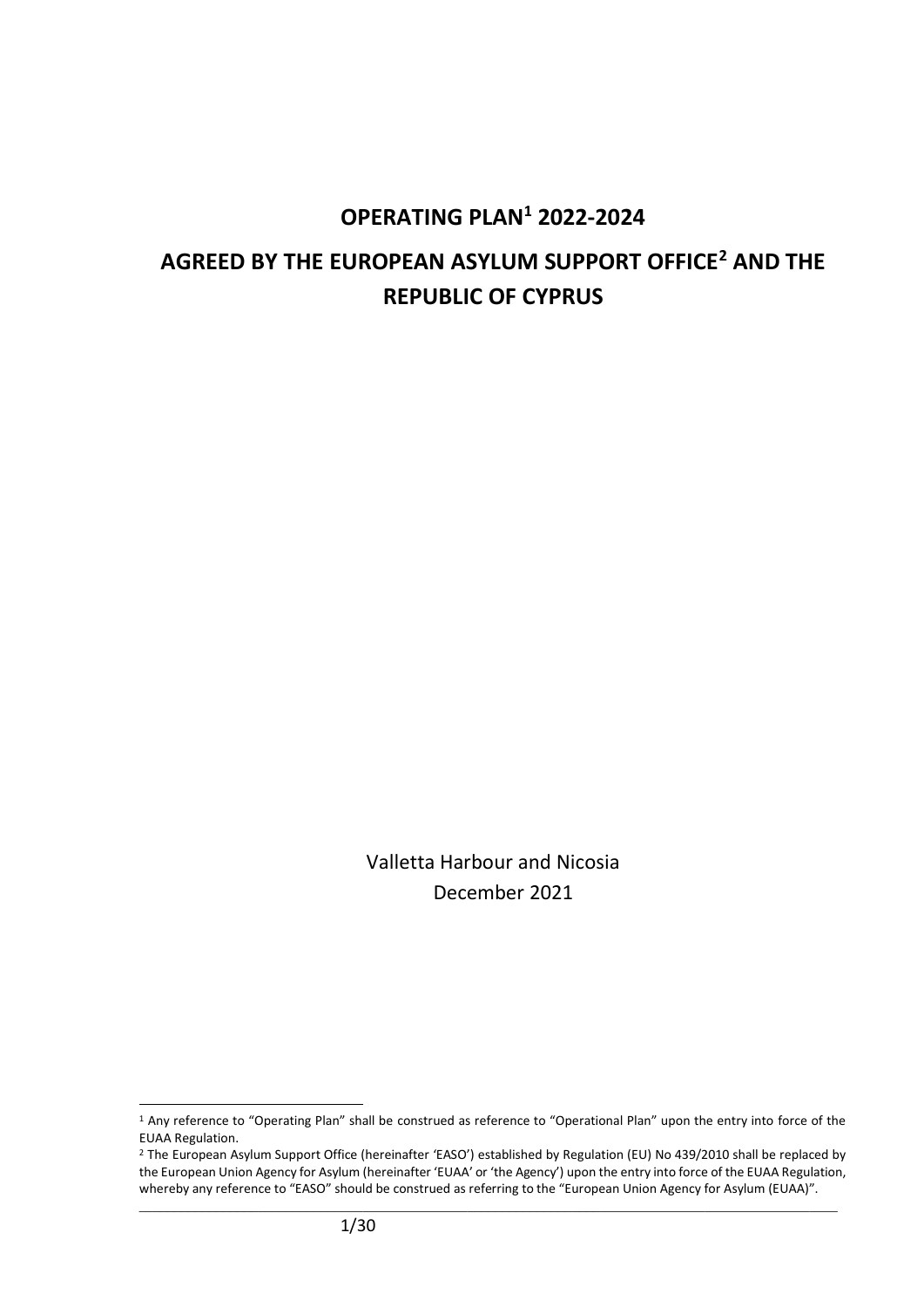The Executive Director of the European Asylum Support Office (hereinafter 'EASO'),

and

The Minister of the Interior and the Chief Registrar of the Republic of Cyprus (hereinafter 'Member State'),

Having regard to Regulation (EU) No 439/2010 of the European Parliament and of the Council of 19 May 2010 establishing a European Asylum Support Office<sup>3</sup> (hereinafter referred to as 'EASO Founding Regulation'), and in particular Articles 2, Article 8, 10 and 13 to 23 thereof.<sup>4</sup>

Hereby agree on the Operating Plan (hereinafter 'the Plan') for the provision of technical and operational assistance by EASO to the Republic of Cyprus.

The Operating Plan is binding in its entirety and all its parts, including annexes, have the same legal binding character and are equally important.

The implementation period of the Plan shall be from 1 January 2022 until 31 December 2024.

The Plan enters into force on the date after it has been signed by all relevant Parties.

EASO shall share a copy of the Plan with the Members of the EASO Management Board for information. The Plan will be made publicly available on the EASO website.

Executive Director of the European Asylum Support Office Minister of Interior for the Republic of Cyprus

Chief Registrar

Nina Gregori Valletta Harbour, December 2021 Nicos Nouris Nicosia, December 2021 Eirini Chirstodoulou Nicosia, December 2021

<sup>3</sup> OJ L 132, 29.5.2010, p. 11-28.

<sup>4</sup> Any reference to the EASO Founding Regulation shall be construed as reference to the EUAA Regulation upon the entry into force of the latter. At the moment of the signature of this Operating Plan the EUAA Regulation has not yet come into application. However, any reference to the draft EUAA Regulation shall be construed as reference to the draft of 03 November 2021 and any reference to the Articles of the draft EUAA Regulation shall be construed as reference to the Articles of the final version of the EUAA Regulation upon its entry into force.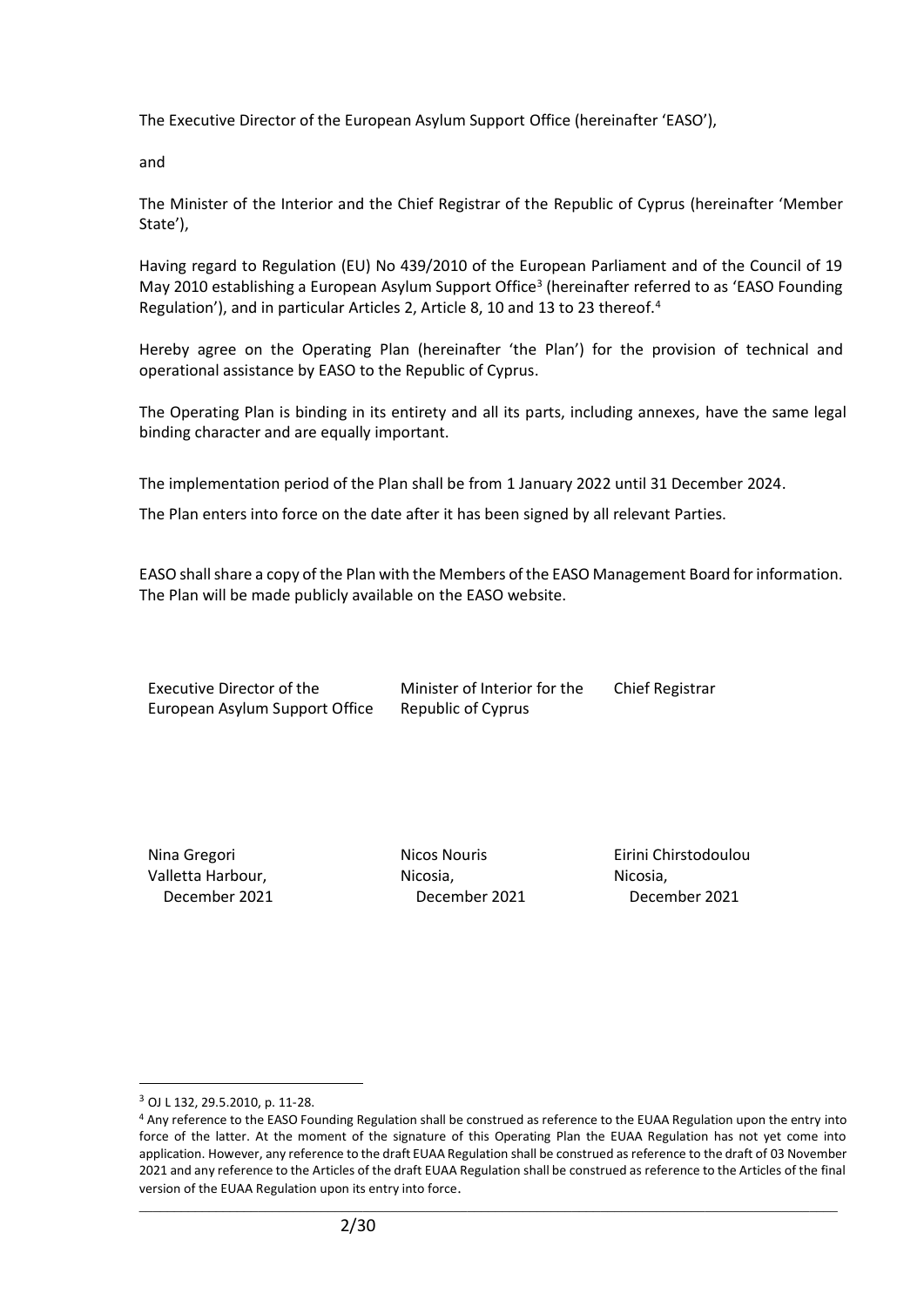# **1.0. INTRODUCTION**

An Operating Plan addresses the specific needs of the requesting Member State(s) with regards to:

• operational and technical needs of the Member State(s) whose asylum and/or reception systems are subject to disproportionate pressure

And, upon the entry into force of the EUAA Regulation:

- operational and technical reinforcement needs of the Member State(s) facing disproportionate migratory challenges
- the implementation of its(their) obligations under the Common European Asylum System (CEAS)

The Plan provides the framework for delivery of technical and operational assistance by the European Asylum Support Office, including the deployment of asylum support teams.

# **2.0. OPERATIONAL SITUATION, NEEDS ASSESSMENT AND OBJECTIVES**

The organisational structure and human resourcing of the asylum and reception systems in Cyprus struggle to meet the increasing asylum pressure. This contributes to the limited absorption capacity of the backlog of applications for international protection, both at first instance determination and determination at appeal. With the national strategy on reception under development (due to be completed by the end of 2021), knock-on effects continue to impact the functioning of the registration and reception practices leading to ad-hoc decisions and workflows. The amendments of the Refugees Law<sup>5</sup> and Aliens and Immigration Law (Cap.105)<sup>6</sup> in October 2020, gives the Senior Immigration Officer (Minister of the Interior) the authority to delegate issuance of a decision of return or removal or deportation order in a single administrative act at the same time of issuing a rejection decision on an asylum application. The specific amendment has an impact on the accelerated procedure, the regular procedure, and subsequent applications and it triggers the need for harmonized workflows.

Despite the COVID-19 pandemic, the flow of migrants seeking international protection in Cyprus during the past year has remained high, this has placed significant pressure on both the asylum procedure and the reception capacity. In 2020, impacted by the COVID-19 pandemic and its associated mobility restrictions, Cyprus only registered about 7,400 asylum applications, a considerable drop of 46% compared to the previous year. However, by the end of October 2021, Cyprus has already registered 10,003 applications (+74% compared to the same period in 2020), the vast majority of these concerned irregular entries crossing the Green Line. EASO registered 48% of all registrations in Cyprus in the first nine months of 2021 and approximately 66% of the irregular entry registration performed in Cyprus.<sup>7</sup>

According to the EU-Cyprus Action Plan on migration Management, and in line with the Standard Operating Procedures<sup>8</sup> applicable to the Pournara First Reception Centre, jointly agreed in 2020, Cyprus decided to refer all new arrivals to 'Pournara', including for the initial stages of the asylum procedure e.g. up to the submission of the asylum application there. An Examination Centre adjacent to 'Pournara' was moreover created. The services provided in 'Pournara' include identification, registration, and lodging of asylum applications, as well as medical screening and vulnerability assessments. The full

<sup>5</sup> Refugee Law [2000 \(6\(I\)/2000\)](http://www.cylaw.org/nomoi/enop/non-ind/2000_1_6/full.html) EL: Ο περί Προσφύγων Νόμος του 2000 (6(I)/2000) amended by Act [N.142\(I\)/2020](http://www.cylaw.org/nomoi/arith/2020_1_142.pdf) (12/10/2020).

<sup>6</sup> Aliens and Immigration Law (Cap.105) Ο περί Αλλοδαπών και Μεταναστεύσεως Νόμος (ΚΕΦ.105) amended by N.116(I)/2020 (17/8/2020) and N.143(I)/2020 (12/10/2020):

<sup>7</sup> According to data shared by CAS to CYOPS. The figure it is an approximation, since there are registrations categorised as "unknown".

<sup>8</sup> Standard Operating Procedures applicable to 'Pournara' Ref. ARES(2020)3974972 – 28/07/2020.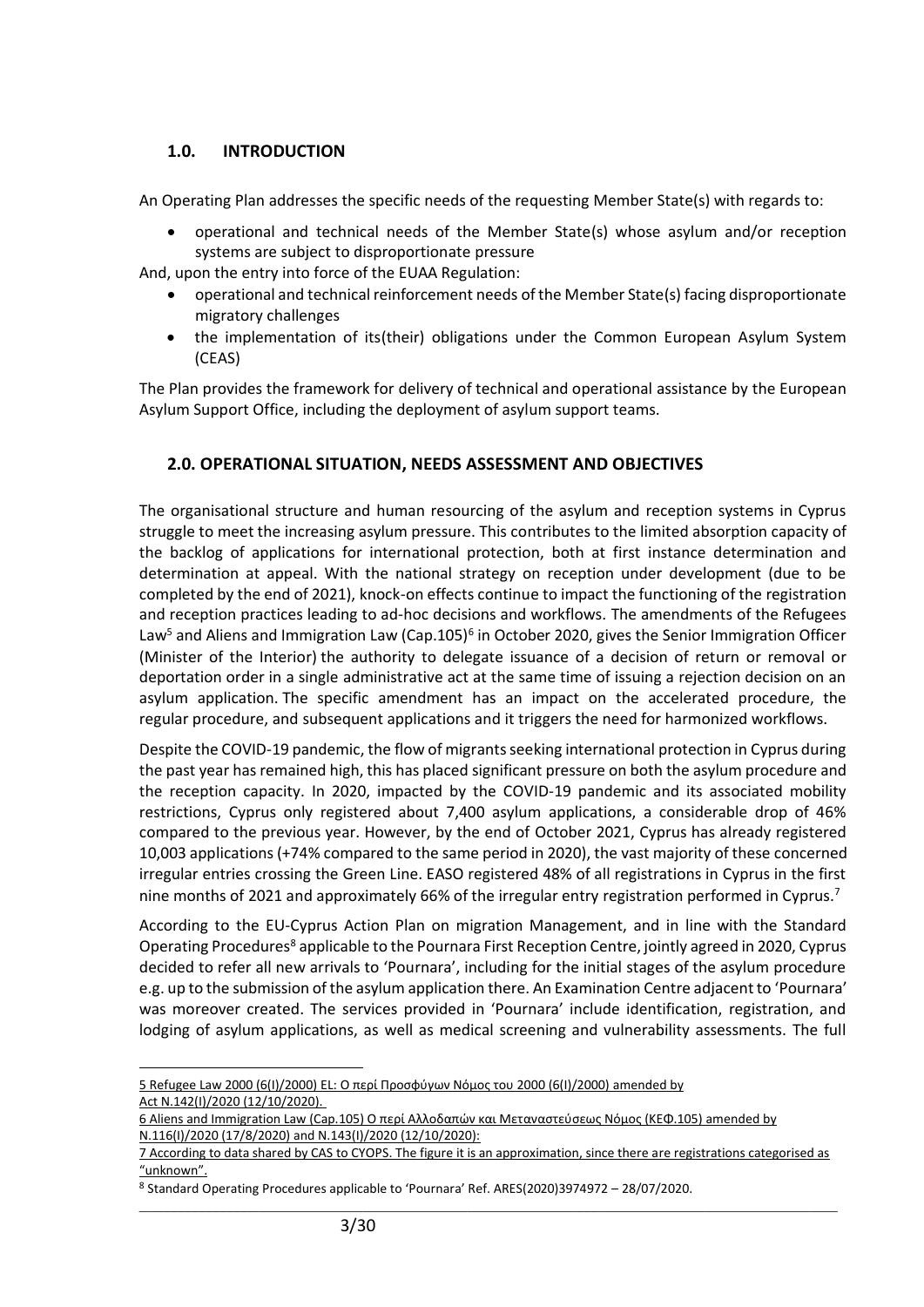assessment of asylum applications is conducted at the new Asylum Examination Centre adjacent to 'Pournara' First Reception Centre. A '"Safe Zone'" for vulnerable applicants, with an envisaged capacity of 80 places, is also expected to become operational by the end of 2021 or early 2022.

Based on the existing needs highlighted during the needs assessment exercise, the proposed focus of the cooperation between EASO and the national counterparts in registration and access to the asylum procedure will be a) operational and quality-focused support to Pournara First Reception Centre (FRC), implementing clear standardised registration procedure from the making to lodging; b) capacity building for stakeholders present in Pournara First Reception Centre and in general for AIU aiming at roll out consistent registration standards and practices for both regular and irregular entries and at a closer adherence to CEAS standards and Dublin regulation provisions; c) surge capacity for registration support across the national territory.

By the end of 2020, Cyprus had approximately 19,000 pending applications at first instance, ranking 7th among the other Member States. Between January and July 2021, Cyprus issued some 7,600 decisions, nearly five times as many as those issued during the same period last year and received approximately 7,000 new applications. Between February and March 2021, Cyprus issued more decisions than it received applications. At the end of September 2021, 16,990 applications were still awaiting a first instance decision, albeit 9% fewer compared to the same period last year. Having said this, pending cases continue to rise and, in parallel, so does the backlog. The vast majority of the unresolved applications were pending at first instance.

Therefore, the proposed line of cooperation regarding first instance determination will be focused on a) backlog reduction; b) digitalisation, allocation and file management; c) overall support to enhance capacity and quality of the procedure with the aim of supporting the gradual standardisation of the asylum procedure.

Regarding determination in appeal, as of October 2021, 6,221 cases are pending at the International Protection Administrative Court (IPAC), recording an increase of 420% of the backlog since January 2021, when 1,194 cases were pending. The number of appeals registered increased dramatically from January (128) to the peak of April (983) and then decreased to 866 in October. On average, in 2021, 730 appeals were registered monthly at the IPAC. At the end of March, the backlog of appeals was mainly constituted by cases lodged in 2021 (91%) and less than 9% of the backlog referred to cases older than 2020. The top 5 nationalities registering an appeal in October were: Bangladesh, India, Pakistan, Cameroon, Nigeria.

Therefore, the proposed line of cooperation regarding second instance determination will be focused on a) backlog reduction, b) supporting the creation of efficient management workflows, c) administrative level, by supporting the administrative tasks of the IPAC and enhancing the procedural rules of the Court d) coordination (with CAS and internal) and quality level, through supporting the development of quality control mechanisms and the overall coordination of deployed EASO personnel.

Regarding reception, EASO operations in 2021 have been focused on supporting CAS with the development of the National Reception Strategy. In line with the objectives of 2021 Operational Plan for Cyprus, EASO shall continue supporting the Cypriot Asylum Service (CAS), in close consultation with the Commission, with the elaboration and implementation of a functional Reception Model for Cyprus including the articulation of a national reception strategy in line with the joint action plan for migration, data collection (ideally split by age, gender, diversity) and monitoring, support with management capacity and development of relevant SOPs and workflows along with the continuation of social work and reception support in reception facilities, including referrals following the exit from the First Reception Centre in Pournara, with an increased focus on quality and capacity building.

Beyond offering day-to-day support to the asylum procedure and in the reception facilities, the needs assessment identified some additional crosscutting needs relating to quality assurance and capacity building. Firstly, the development of an interoperable data management system in asylum and reception was identified as a priority—this will support the capacity of Cypriot stakeholders to manage and monitor the asylum and reception systems through an enhanced and integrated information system, allowing for efficient information sharing and exchange. Secondly, standardisation and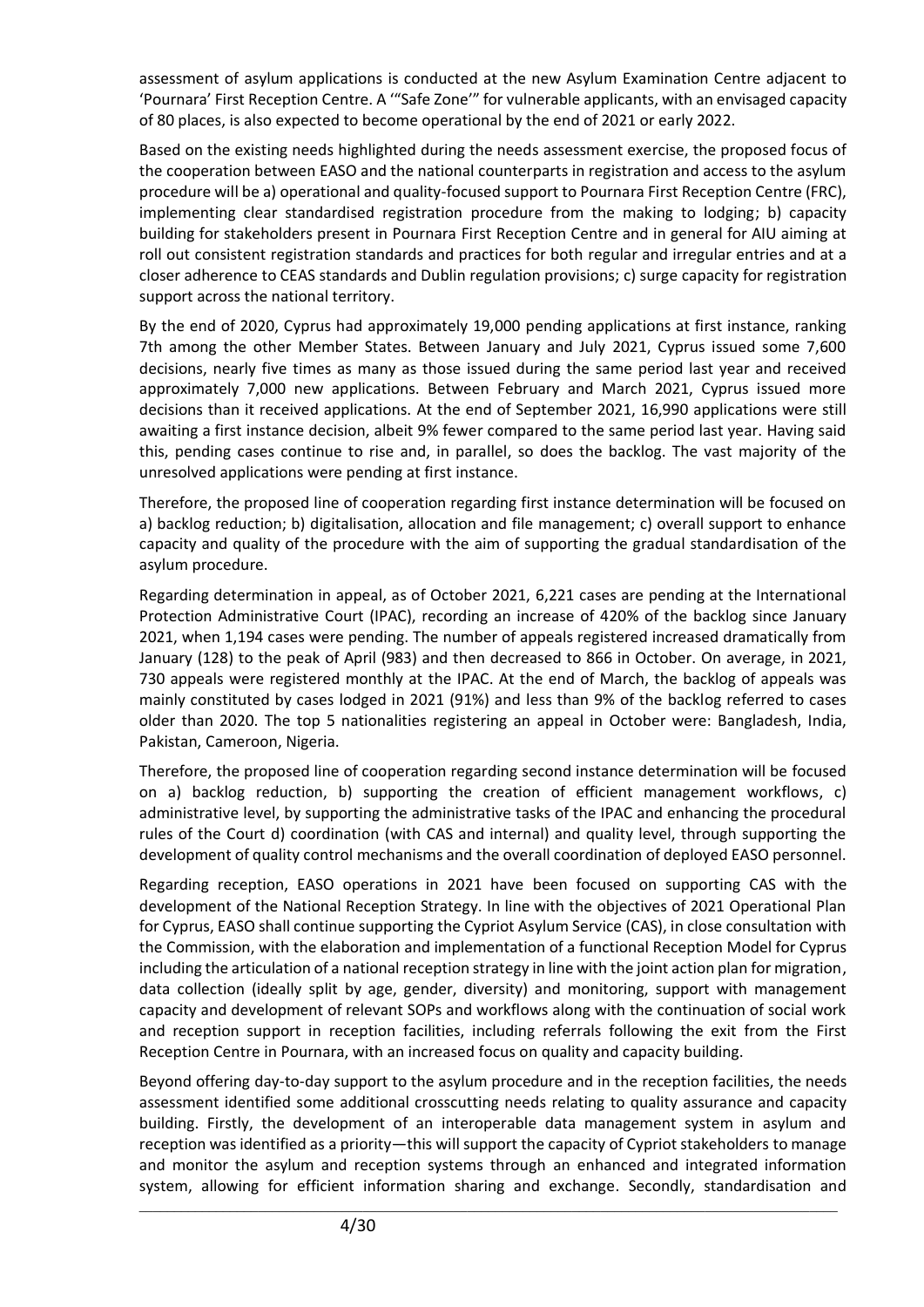harmonisation of quality procedures were identified as a growing need, lacking clear and established workflows are contributing factors. EASO will assist with the streamlining and standardising of quality special needs/vulnerability identification, assessment and referral mechanisms, across asylum and reception process. Establishment and implementation of quality assurance mechanisms to streamline quality and standardised registration, first instance and second instance procedures have also been identified as an area for further support. EASO assistance with the quality of the asylum procedure could also include capacity building activities to strengthen the knowledge of the procedure and legal framework for Cyprus authorities. Lastly, EASO will support Cyprus authorities in implementing transfers exercises, as and if requested and in the case of pledges being offered to Cyprus from other Member States.

In accordance with the operational situation and needs assessment described herewith, the Parties agree to pursue the achievement of the following operational objectives and results:

- ➢ **Expected Outcome CY 1.1.:** By the end of 2024, access to asylum procedure in Cyprus complied with CEAS and followed a unified workflow.
- ➢ **Expected Outcome CY 1.2:** By the end of 2024, the CAS developed efficient management systems to process first instance asylum applications aimed at reducing the backlog.
- ➢ **Expected Outcome CY 1.3:** By the end of 2024, the IPAC had a strengthened capacity to manage second instance appeals.
- ➢ **Expected Outcome CY 2.1.:** By the end of 2024, reception conditions in the reception facilities supported by EASO improved according to EASO standards.
- ➢ **Expected Outcome CY 2.2.:** By the end of 2024, the CY authorities operationalised the core elements (mission, vision and objectives) of the National Reception Strategy.
- ➢ **Expected Outcome CY 3.1.:** By the end of 2024, harmonised procedural guarantees and workflows for applicants with special needs were enhanced and implemented throughout asylum and reception.
- ➢ **Expected Outcome CY 3.2.:** By the end of 2024, quality assurance mechanisms throughout the asylum procedure, were developed and implemented, and the capacity building needs of CY stakeholders were identified and addressed.
- ➢ **Expected Outcome CY 3.3.:** By the end of 2024, the interoperable data management system for asylum and reception was enhanced.
- ➢ **Expected Outcome CY 3.4:** Functional mechanism for cooperation/ solidarity among EU MS and relocation exercises from Cyprus was implemented following a request.

The agreed outcomes shall be achieved through the implementation of the measures specified in Annex I to the Plan.

The designated Plan Coordinator(s), with the support of the Measure Coordinator(s) where relevant, shall follow up the implementation of the Plan through mechanisms and tools deemed appropriate by the implementing Parties, such as a joint quarterly steering committee or other.

The agreed measures may be subject to annual and/or ad-hoc reviews as necessary to ensure their continued relevance and added value.

# **3.0. MAIN NATIONAL PARTNERS**

The host Member State's main partners involved in the implementation of this Plan are the following:

| Organisation                | <b>Responsibilities</b>                                           |
|-----------------------------|-------------------------------------------------------------------|
| Asylum Service, Ministry of | The Asylum Service (CAS) is responsible for the first instance    |
| the Interior                | determination of asylum applications, including the determination |
|                             | of the Member States responsible under the Dublin III Regulation  |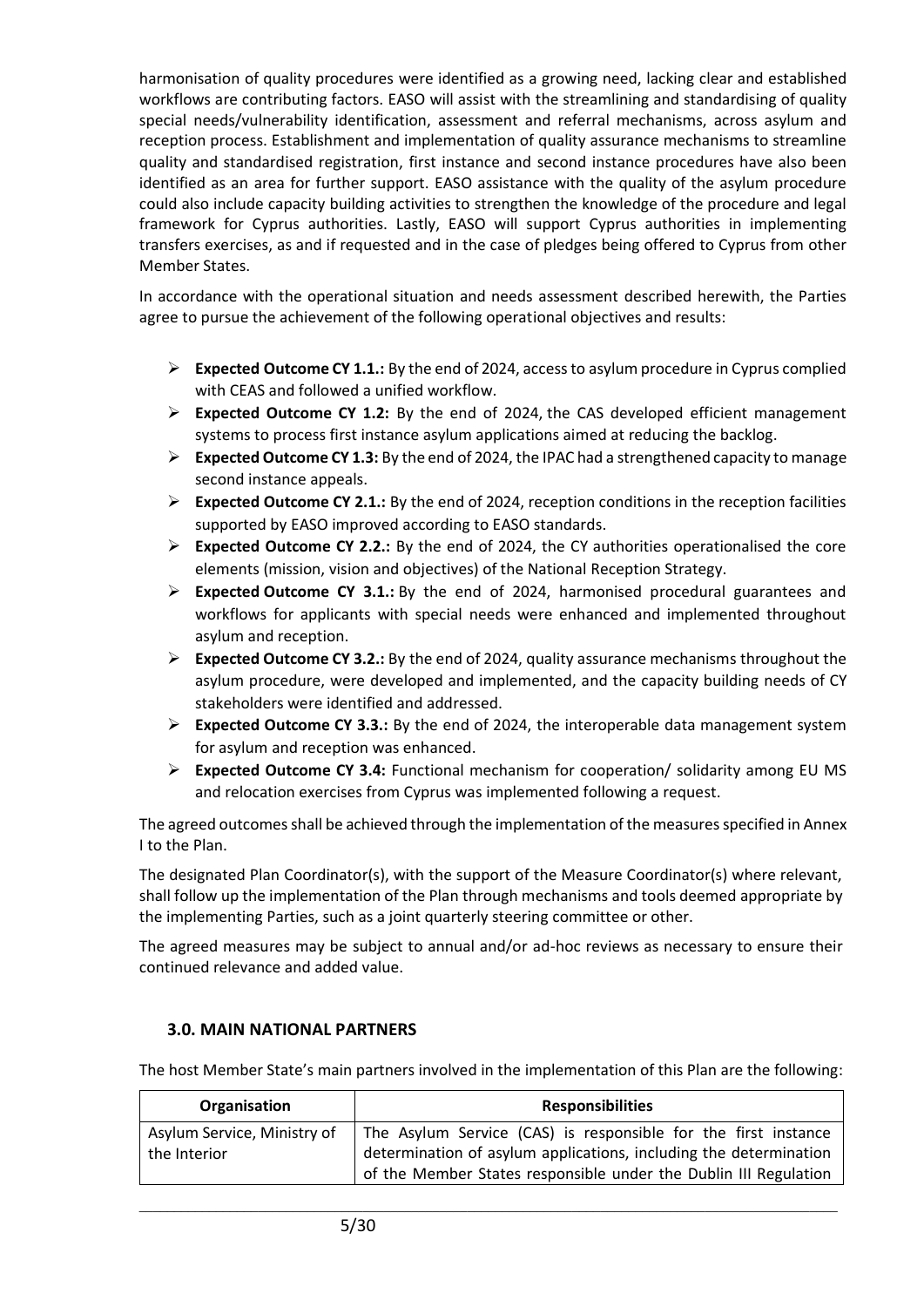| Organisation                                                                          | <b>Responsibilities</b>                                                                                                                                                                                                                                                                                                                                                                                                                                                                                                                                                                                                                                                                                                                                                                                                                                                                                             |
|---------------------------------------------------------------------------------------|---------------------------------------------------------------------------------------------------------------------------------------------------------------------------------------------------------------------------------------------------------------------------------------------------------------------------------------------------------------------------------------------------------------------------------------------------------------------------------------------------------------------------------------------------------------------------------------------------------------------------------------------------------------------------------------------------------------------------------------------------------------------------------------------------------------------------------------------------------------------------------------------------------------------|
|                                                                                       | criteria. Pursuant to the latest amendments of the Refugees Law the<br>Asylum Service is authorised to issue with a negative decision a<br>return decision in a single administrative act. CAS also offers the<br>applicant the option of Voluntary Return to their country of origin.<br>If no response received by the rejected applicant about voluntary<br>return or request for assisted voluntary return, then the return<br>decision is referred to Aliens and Immigration Unit (AIU) who<br>remains in charge for execution of return decisions and deportation<br>orders.<br>The decisions are based on the Refugee Law $(6(1)/2000)$ and its<br>subsequent amendments.<br>The Asylum Service is also responsible, by the Refugee Law, for the<br>operation of reception and accommodation centres for asylum<br>seekers, as well as for coordinating all other competent authorities<br>on asylum issues. |
| Aliens and Immigration Unit<br>to the Police, Ministry of<br>Justice and Public Order | The Aliens and Immigration Unit to the Police (AIU) is primarily<br>responsible for receiving<br>and<br>registering<br>applications<br>for<br>international protection on behalf of the Asylum Service (including<br>fingerprinting for EURODAC and Dublin purposes). AIU is also<br>responsible for implementing detention and deportation orders<br>issued by the Director of the Civil Registry and Migration<br>Department (CRMD). The Cypriot police is also responsible for<br>facilitating and maintaining migration related IT-systems, such as<br>the Eurodac and DubliNet NAP. To both systems, large works are<br>expected to take place in the coming years.                                                                                                                                                                                                                                            |
| Civil Registry and Migration<br>Department of the Ministry<br>of the Interior         | Civil Registry and Migration Department (CRMD) is the result of the<br>consolidation of the Migration, Registration and Election Services,<br>which were part of the Ministry of the Interior. CRMD is competent<br>for civil registry and migration matters, such as issuance of residence<br>permits to third country nationals who are holders of international<br>protection status, handling applications for family reunification and<br>issuing of entry and residence permits.                                                                                                                                                                                                                                                                                                                                                                                                                              |
| Social Welfare Services,<br>Ministry of Labour, Welfare<br>and Social Insurance       | The Social Welfare Services (SWS) carry the responsibility for the<br>provision of social welfare services to applicants and beneficiaries of<br>international protection. Where the applicant is an unaccompanied<br>minor, the Director of the SWS acts as the guardian of the minor<br>during the asylum procedure. SWS takes all measures necessary<br>under the Refugee Laws and Regulations under it on the minor's<br>behalf and to their best interest including in respect to the asylum<br>procedure.                                                                                                                                                                                                                                                                                                                                                                                                     |
| Ministry of Health                                                                    | According to the Refugee Law, applicants for international<br>protection are entitled to medical treatment free of charge at public<br>hospitals and health centres, when the applicant does not have<br>sufficient funds. The Ministry of Health is responsible for<br>coordinating access to health services with public healthcare<br>providers (OKYPY) for asylum seekers.<br>Obligatory medical screening examinations also take place at public<br>hospitals, under the leadership and supervision of OKYPY, upon the<br>submission of the application for international protection.                                                                                                                                                                                                                                                                                                                          |
| <b>International Protection</b><br><b>Administrative Court</b>                        | The IPAC began operating as of 18 June 2019 with appeals submitted<br>before the court as of July 2019. The IPAC is competent for                                                                                                                                                                                                                                                                                                                                                                                                                                                                                                                                                                                                                                                                                                                                                                                   |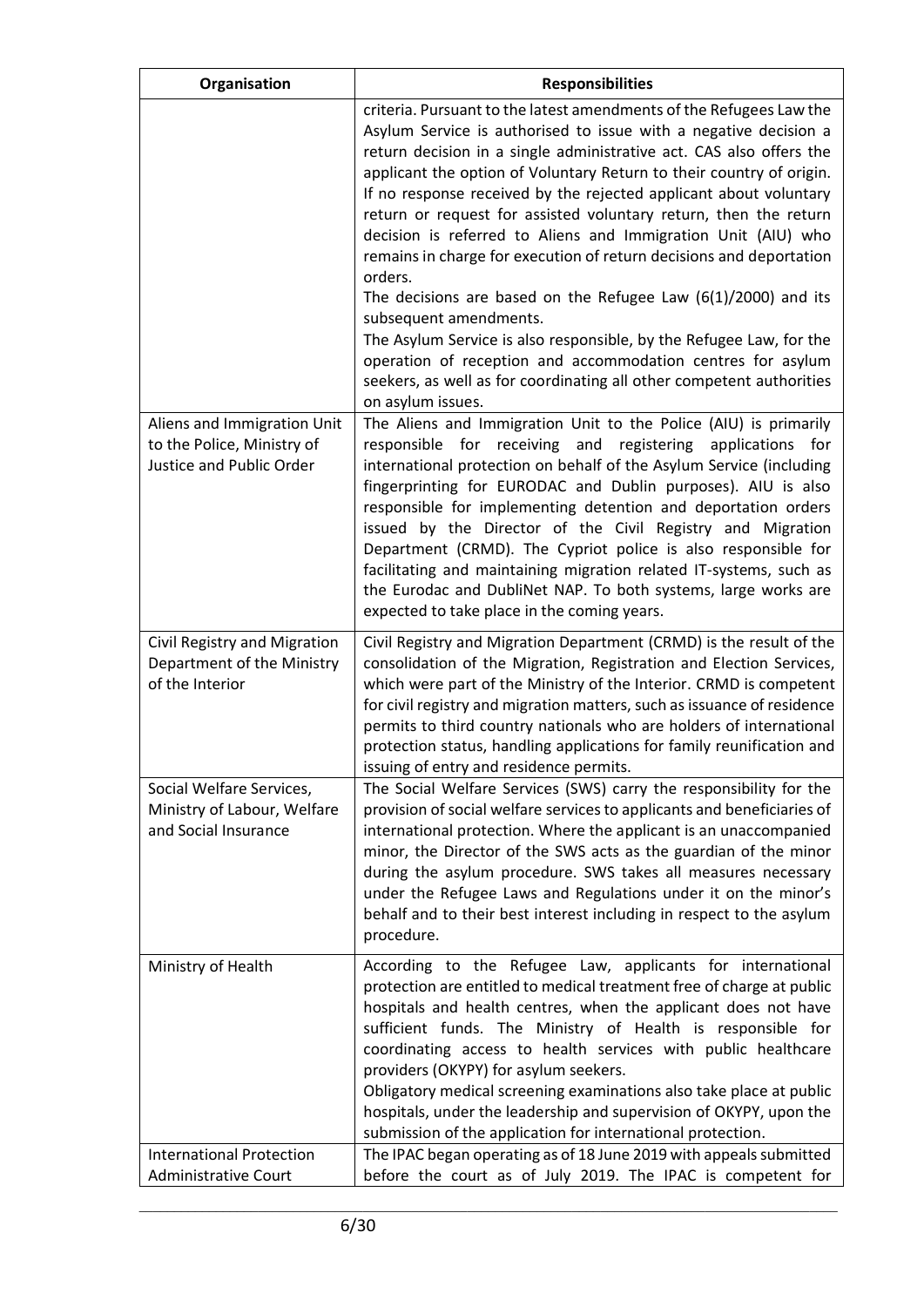| Organisation  | <b>Responsibilities</b>                                                                                                                                                                                                                                                                                                                                                                                                                                                                                                                                                                                                                                                                                                                                                                                                                                                                                                |
|---------------|------------------------------------------------------------------------------------------------------------------------------------------------------------------------------------------------------------------------------------------------------------------------------------------------------------------------------------------------------------------------------------------------------------------------------------------------------------------------------------------------------------------------------------------------------------------------------------------------------------------------------------------------------------------------------------------------------------------------------------------------------------------------------------------------------------------------------------------------------------------------------------------------------------------------|
|               | examining appeals relating to provisions of the Refugee Law.<br>Appeals have a suspensive effect, and both facts and points of law<br>are examined. With a constitutional amendment, in September of<br>2020 the time limit to appeal before the IPAC was reduced.<br>Following the constitutional amendment allowing for an exception<br>from the general 75-day time limit for an appeal against a negative<br>decision of the Asylum Service before the Administrative Court, the<br>time limits to lodge an appeal against a final decision of the Asylum<br>Service in front of the IPAC were amended by a legislative act into:<br>30 days for the regular procedure and 15 days for the accelerated<br>procedure and for detention orders. Additionally, the time limits to<br>launch an appeal against a decision of the International Protection<br>Administrative Court was reduced to 14 days from 42 days. |
| Supreme Court | The Supreme Court of Cyprus is the highest court of the Republic. All<br>appeal decisions taken by the IPAC can be further appealed before<br>the Supreme Court. At this level, they will not have a suspensive<br>effect and only points of law are examined.                                                                                                                                                                                                                                                                                                                                                                                                                                                                                                                                                                                                                                                         |

## **4.0 MONITORING AND EVALUATION FRAMEWORK**

EASO is implementing a structured Monitoring and Evaluation methodology allowing evidence-based measurement of progress, corrective action-taking and reflective reviews.

In terms of monitoring, EASO is making use of a number of tools developed in order to collect input from the implementation of the Plan and to guarantee feedback in real time.

Results from the monitoring activities shall be reported through mechanisms deemed appropriate by the implementing Parties, such as steering meetings or other.

Periodic or mid-term and final (ex-post) evaluations<sup>9</sup> can be carried out in order to take stock of lessons learned and good practices. The evaluation(s) will be conducted in line with EASO's Evaluation Framework, which is based on the European Commission's Better Regulation methodological guidelines for evaluations. They may be performed externally through engagement of evaluation specialist(s), internally by EASO staff, or a hybrid approach.

In order to ensure completeness of evaluations and to take into account the views and feedback from the Parties involved, senior and other key persons from the National Authorities of the host Member State may be invited to interviews with the evaluators or to provide feedback by alternative means. The National Authorities shall commit to supporting the evaluation process and participating in such engagements with evaluators by mutually agreed appointments.

**Upon the entry into force of the EUAA Regulation:** An evaluation report on the results of the operational and technical measures shall be submitted to the Management Board on conclusion of an evaluation. The report on the final (ex post) evaluation will be due within 60 days from the end of the Plan. For transparency and accountability purposes, evaluation report(s) may be shared publicly on the

\_\_\_\_\_\_\_\_\_\_\_\_\_\_\_\_\_\_\_\_\_\_\_\_\_\_\_\_\_\_\_\_\_\_\_\_\_\_\_\_\_\_\_\_\_\_\_\_\_\_\_\_\_\_\_\_\_\_\_\_\_\_\_\_\_\_\_\_\_\_\_\_\_\_\_\_\_\_\_\_\_\_\_\_\_\_\_\_\_\_\_\_\_\_\_\_\_\_\_\_ <sup>9</sup> Should the EUAA Regulation enter into force during the term of the Plan, a final evaluation will be mandatory and subject to a prescribed deadline in line with the applicable Articles.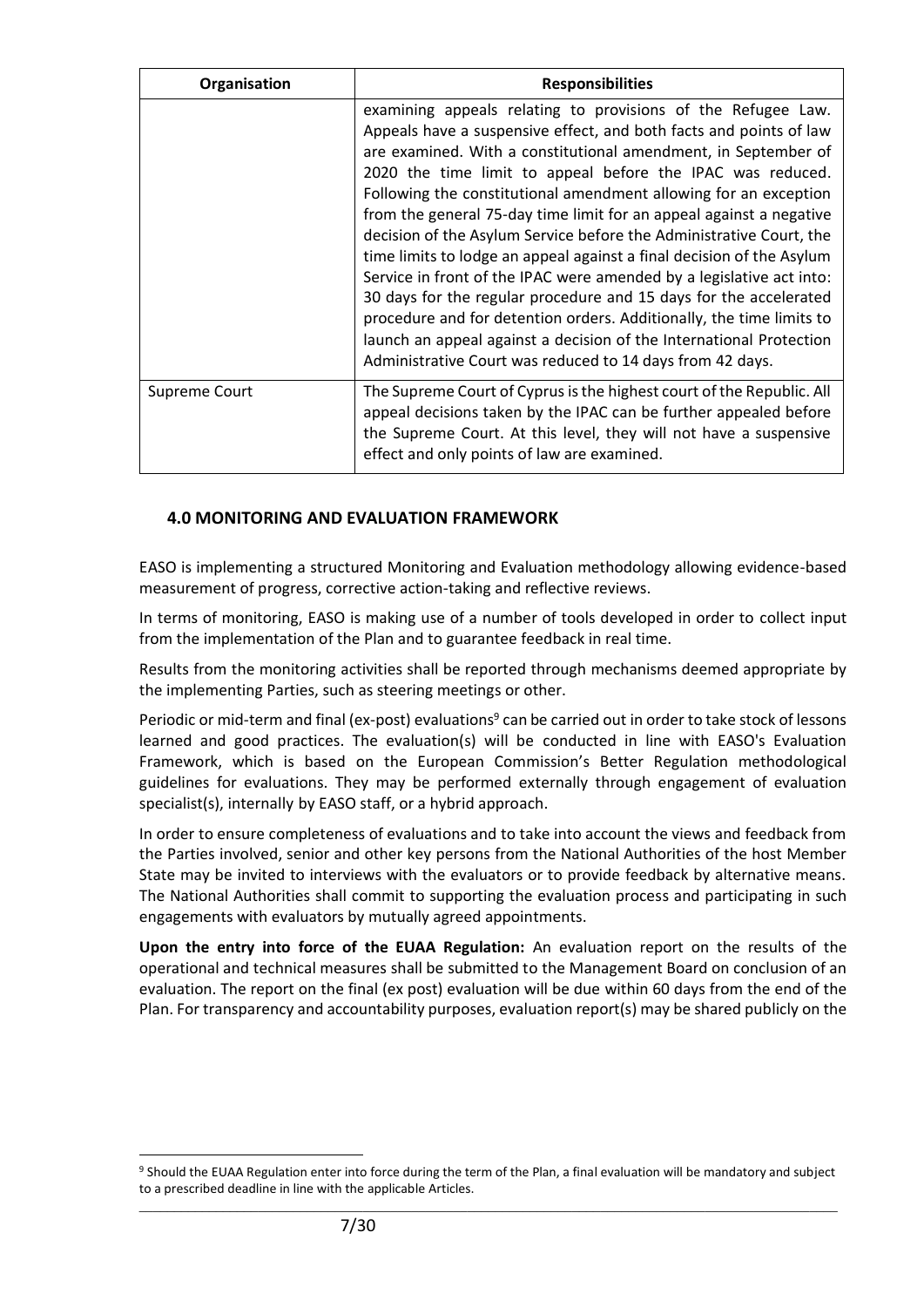Agency's website after internal checks have been made to ensure compliance with applicable provisions in Regulation (EU) No 2018/1725<sup>10</sup> and Regulation (EU) No 1049/2001<sup>11</sup>.

Other monitoring and evaluation deliverables, as applicable, shall be shared with the host Member State and communicated to the EASO governance structure (e.g. Management Board members and National Contact Points) where relevant.

## **5.0 LEGAL FRAMEWORK**

#### **5.1 General legal basis for the Plan**

## **Current legal basis:**

The EASO Founding Regulation, in particular Article 2 (2) and (3), (4) and (5) thereof, foresees that EASO shall provide effective operational support to Member States subject to particular pressure on their asylum systems, drawing upon all useful resources at its disposal, which may include the coordination of resources provided by the Member States, as well as technical assistance in regard to the policy and legislation of the EU in all areas having a direct or indirect impact on asylum.

The definition of particular pressure on the asylum and reception system is laid down in Article 8 of the EASO Founding Regulation.

EASO may support the Member State(s) by coordinating action to help facilitate an initial analysis of asylum applications under examination by the competent national authorities (Article 10(a)), action designed to ensure that appropriate reception facilities can be made available by the Member States, in particular emergency accommodation, transport and medical assistance (Article 10(b), and other technical and operational assistance through the deployment of asylum support teams (Article 10(c)).

The operating arrangements of the deployment of the asylum support teams are governed by Chapter 3 of the EASO Founding Regulation, and in particular Articles 13 to 23.

#### **Legal basis upon the entry into force of the EUAA Regulation:**

Regulation (EU) No 439/2010 shall be replaced for Member States bound by the EUAA Regulation in accordance with Article 72 of the draft EUAA Regulation. Regulation (EU) No 439/2010 shall be repealed with effect from the date of entry into force of the EUAA Regulation and the present operating plan shall be implemented in accordance with the Articles 1, 2, 3, 16 to 20 and 23 to 28 of the draft EUAA Regulation.

# **5.2. Legal framework applicable to the Plan**

EASO activities performed in the context of the operational and technical assistance as identified in this Plan are in principle governed by EU law, complemented, where appropriate, by the national law of the host Member State. This includes, inter-alia, the safety and security of persons and assets participating in those EASO activities.

#### **5.3. Lawfulness and Respect for Fundamental Rights**

<sup>10</sup> Regulation (EU) 2018/1725 of the European Parliament and of the Council of 23 October 2018 on the protection of natural persons with regard to the processing of personal data by the Union institutions, bodies, offices and agencies and on the free movement of such data, and repealing Regulation (EC) No 45/2001 and Decision No 1247/2002/EC, (OJ L 295, 21.11.2018, p. 39).

\_\_\_\_\_\_\_\_\_\_\_\_\_\_\_\_\_\_\_\_\_\_\_\_\_\_\_\_\_\_\_\_\_\_\_\_\_\_\_\_\_\_\_\_\_\_\_\_\_\_\_\_\_\_\_\_\_\_\_\_\_\_\_\_\_\_\_\_\_\_\_\_\_\_\_\_\_\_\_\_\_\_\_\_\_\_\_\_\_\_\_\_\_\_\_\_\_\_\_\_ <sup>11</sup> Regulation (EC) No 1049/2001 of the European Parliament and of the Council of 30 May 2001 regarding public access to European Parliament, Council and Commission documents, (OJ L 145, 31.05.2001, p. 43).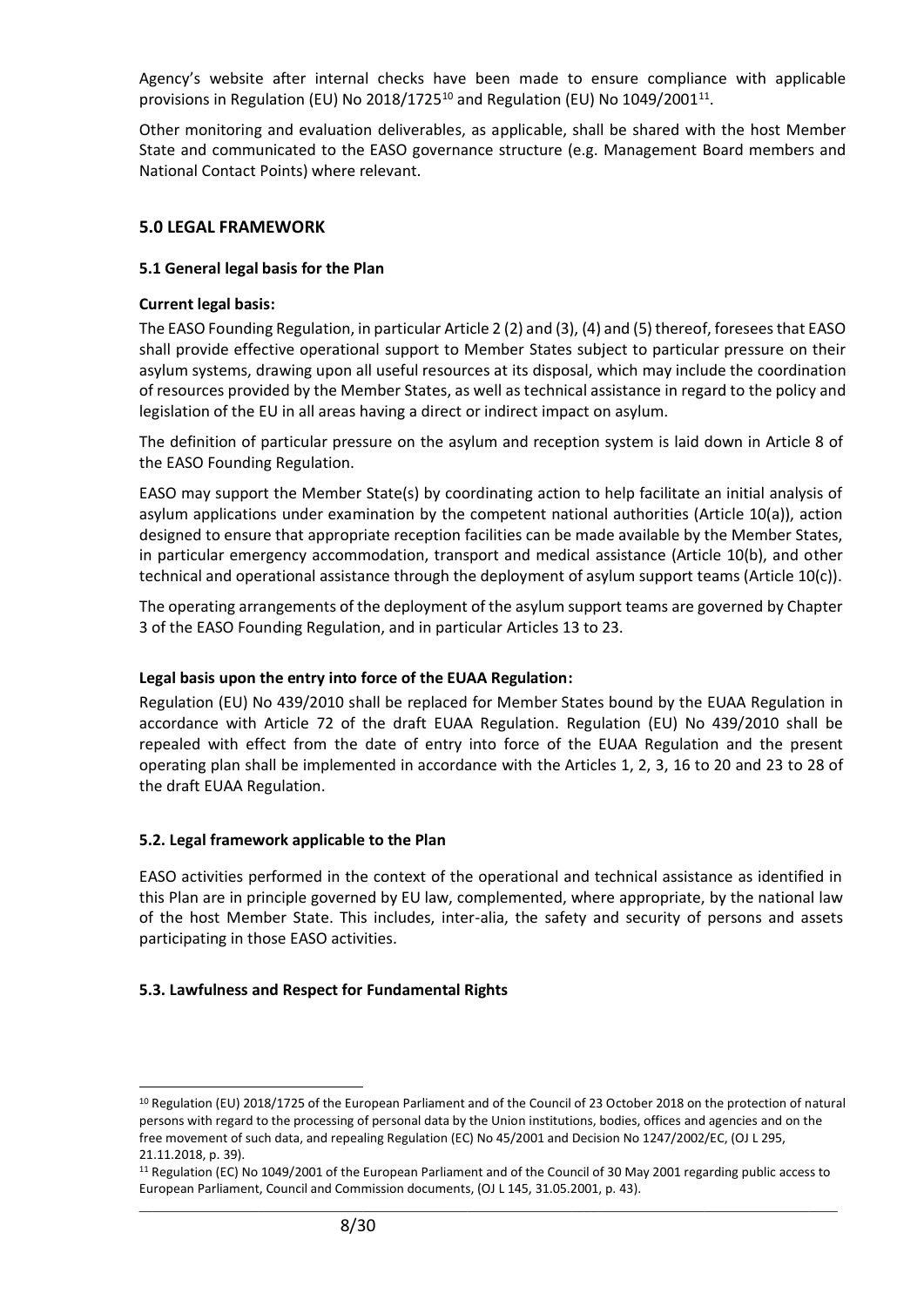This Plan shall be implemented by the Parties in full compliance with the applicable law, and with full respects to human dignity. This includes, inter alia, the Charter of Fundamental Rights of the European Union, as well as the Convention Relating to the Status of refuges of 1951.

Any person contributing to EASO operational support activities and taking part in the implementation of the Plan shall respect the applicable International law, European Union law and the national law of the host Member State. They shall maintain the highest standards of integrity and ethical conduct, professionalism, respect and promotion of fundamental rights and international protection.

They are to act responsibly and proportionally to the agreed objectives. Whilst carrying out supporting functions, all personnel must not discriminate persons on grounds of sex, race, religion, ethnic origin, age or sexual orientation. All persons are expected to treat every person with courtesy, respect and due consideration for the nature of any legitimate activity in which they are engaged. To perform their duties properly, they shall serve the public interest and refrain from any activities which could undermine or compromise their independence and the appropriate performance of their duties.

During the implementation of this Plan, all personnel must apply a zero-tolerance attitude with respect to the infringement of fundamental human rights.

This obligation is particularly important when dealing with persons who are in need of international protection. To that end, participants in EASO operational support under this Plan shall comply and act in accordance with the 'EASO Code of Conduct for persons participating in EASO operational support activities'. Participants in operational support activities will be requested to sign a declaration on compliance with the EASO Code of Conduct.

Participants in EASO's operational activities who have reason to believe that a violation of the EASO Code of Conduct has occurred or is about to occur, are obliged to report the matter to the Executive Director of EASO and to the Host Member State Coordinator for the Plan via the appropriate channel: [complaints\\_operations@easo.europa.eu.](mailto:complaints_operations@easo.europa.eu) Such an incident is to be reported using the **Incident Report Form (Annex II)**.

Also upon the entry into force of the EUAA Regulation, any person who is directly affected by the actions of experts in the asylum support teams, and who considers that his or her fundamental rights have been breached due to those actions, or any party representing such a person, may submit a complaint in writing to the Agency through the complaints mechanism<sup>12</sup>, set up by the Agency.

#### **Upon the entry into force of the EUAA Regulation:**

In this respect, upon the entry into force of the EUAA Regulation (and pursuant to Article 49 of the current draft thereof), a Fundamental Rights Officer shall be appointed by the Management Board from a selection of candidates proposed by the Executive Director and shall be responsible for ensuring the Agency's compliance with fundamental rights in the context of its activities and promoting the respect of fundamental rights by the Agency. The Fundamental Rights Officer shall also be in charge of implementing the complaints mechanism<sup>13</sup>.

#### **5.4. Confidentiality, Public Access to Documents and Data Protection, Intellectual property rights**

Without prejudice to the public right of access to documents, as laid down in Regulation (EC)  $1049/2001^{14}$  and the EASO implementing rules on access to documents<sup>15</sup>, all versions of this document

<sup>&</sup>lt;sup>12</sup> As soon as it is established in the EUAA, after coming into application of the EUAA Regulation.

<sup>&</sup>lt;sup>13</sup> As soon as it is established in the EUAA, following the entry into force of the EUAA Regulation.

<sup>14</sup> Regulation (EC) 1049/2001 of the European Parliament and of the Council of 30 May 2001, regarding public access to European Parliament, Council and Commission documents

\_\_\_\_\_\_\_\_\_\_\_\_\_\_\_\_\_\_\_\_\_\_\_\_\_\_\_\_\_\_\_\_\_\_\_\_\_\_\_\_\_\_\_\_\_\_\_\_\_\_\_\_\_\_\_\_\_\_\_\_\_\_\_\_\_\_\_\_\_\_\_\_\_\_\_\_\_\_\_\_\_\_\_\_\_\_\_\_\_\_\_\_\_\_\_\_\_\_\_\_ <sup>15</sup> Decision No. 6 of the Management Board of EASO of 20 September 2011 laying down practical arrangements regarding public access to the documents of EASO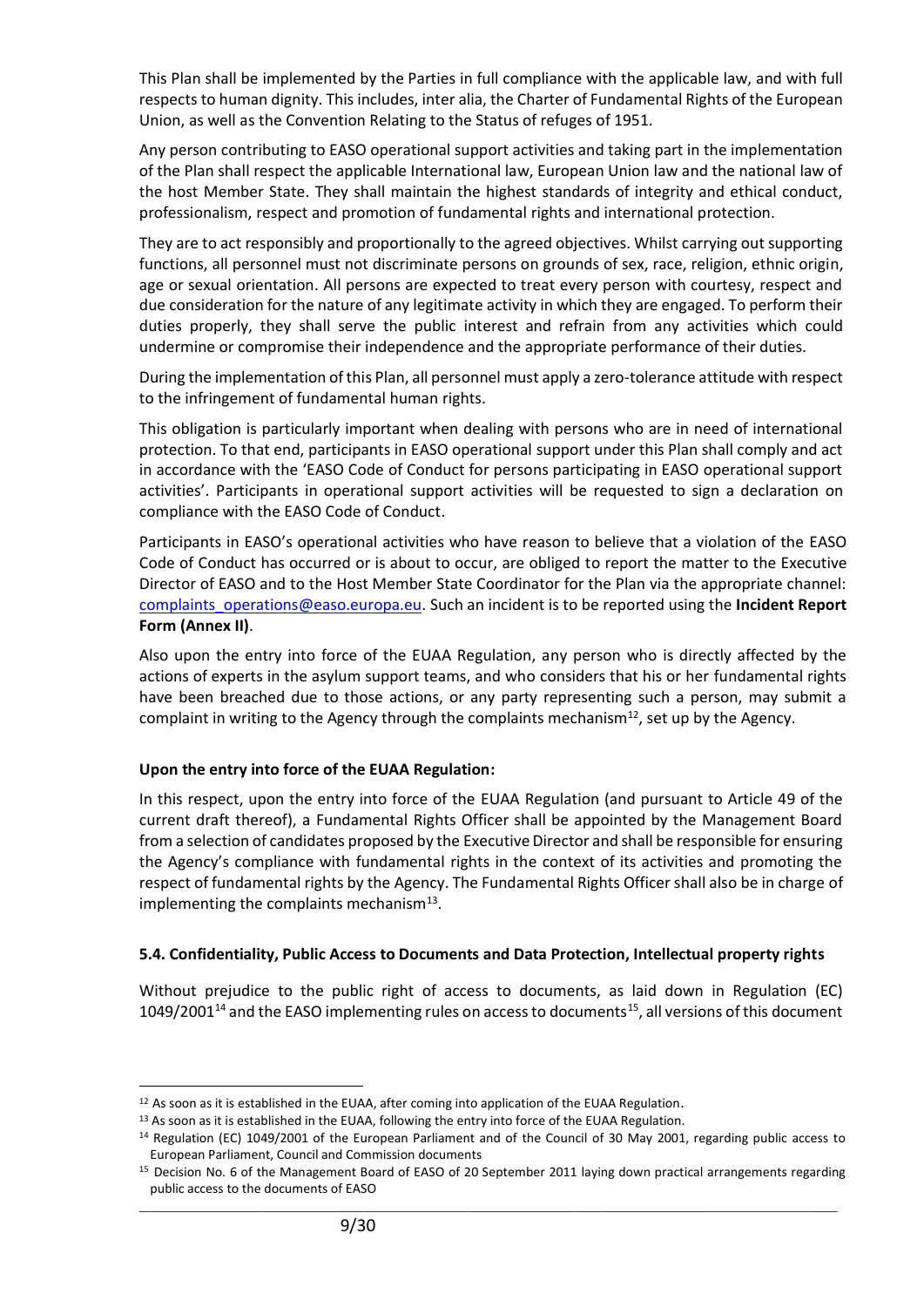shall be made available to the competent authorities in each EU Member State, as well as the associate countries, Iceland, Liechtenstein, Norway and Switzerland.

EASO and the host Member State shall consult each other on any requests for public access to documents relating to this Plan and treat such requests in accordance with Regulation (EC) 1049/2001 or the respective national law, whichever is applicable.

Personal data will be processed in accordance with Regulation (EC) 2018/1725 of the European Parliament and of the Council of 23 October 2018 on the protection of natural persons with regard to the processing of personal data by the Union institutions, bodies, offices and agencies and on the free movement of such data. The current Plan also takes into account the General Data Protection Regulation as updated in May 2018<sup>16</sup> with a Corrigendum to the 2016/679 Regulation on the protection of natural persons with regard to the processing of personal data and on the free movement of such data and repealing Directive 95/46/EC (Data Protection Directive), which is applicable to stakeholders at national level.

Whenever personal data is processed by EASO within the activities agreed in the current Plan, EASO will act as data processor on behalf of the competent authorities of the host Member State, following the applicable EU and national laws and regulations, as well as the instructions received from the Host Member State as the data controller.

In order to perform their tasks in accordance with this Plan, participants to activities under this Plan are only allowed to access the data bases mentioned below, under section 6.

EASO will implement the necessary technical and organisational measures to ensure the security and confidentiality of the personal data it processes taking into account possible additional instructions received from the host Member State. This is to prevent any unauthorised disclosure of or access to this information.

The host Member State agrees that any personal data obtained in the course of the implementation of the Plan and by any EASO personnel working on behalf of the Member State authorities can be processed in the EASO IT systems, including cloud-based systems, exclusively under the instructions of the Member State and until an alternative system exists that can substitute the processing system used by EASO.

The host Member State also agrees to indicate a contact point in view of its role as a data controller for any data processed by EASO on behalf of the national authorities of the host Member State.

All rights in any writings or other work produced by members of asylum support teams shall be the property of EASO and/or the European Union, where such writings or work relate to activities undertaken in the context of the Plan. EASO and/or the Union acquires irrevocably ownership of the results and of all intellectual property rights, such as copyright and any other intellectual or industrial property rights, on the materials produced specifically for EASO under the Plan and incorporated in such works, without prejudice, however, to the specific rules concerning pre-existing rights on preexisting materials or other detailed rules contained in Framework Contracts concluded by EASO for purposes related to the implementation of this Plan. Selected deliverables developed under this Plan may be published.

#### **5.5. Civil and criminal liability of members of the Asylum Support Team**

Articles 21 and 22 of the EASO Founding Regulation will be applicable to all members of the asylum support teams deployed in the host Member State.<sup>17</sup>

<sup>16</sup> Corrigendum, OJ L 127, 23.5.2018, p. 2 ((EU) 2016/679)

\_\_\_\_\_\_\_\_\_\_\_\_\_\_\_\_\_\_\_\_\_\_\_\_\_\_\_\_\_\_\_\_\_\_\_\_\_\_\_\_\_\_\_\_\_\_\_\_\_\_\_\_\_\_\_\_\_\_\_\_\_\_\_\_\_\_\_\_\_\_\_\_\_\_\_\_\_\_\_\_\_\_\_\_\_\_\_\_\_\_\_\_\_\_\_\_\_\_\_\_ <sup>17</sup> Reference to Articles 21 and 22 of the EASO Founding Regulation shall be construed as reference to Articles 26 and 27 of the draft EUAA Regulation.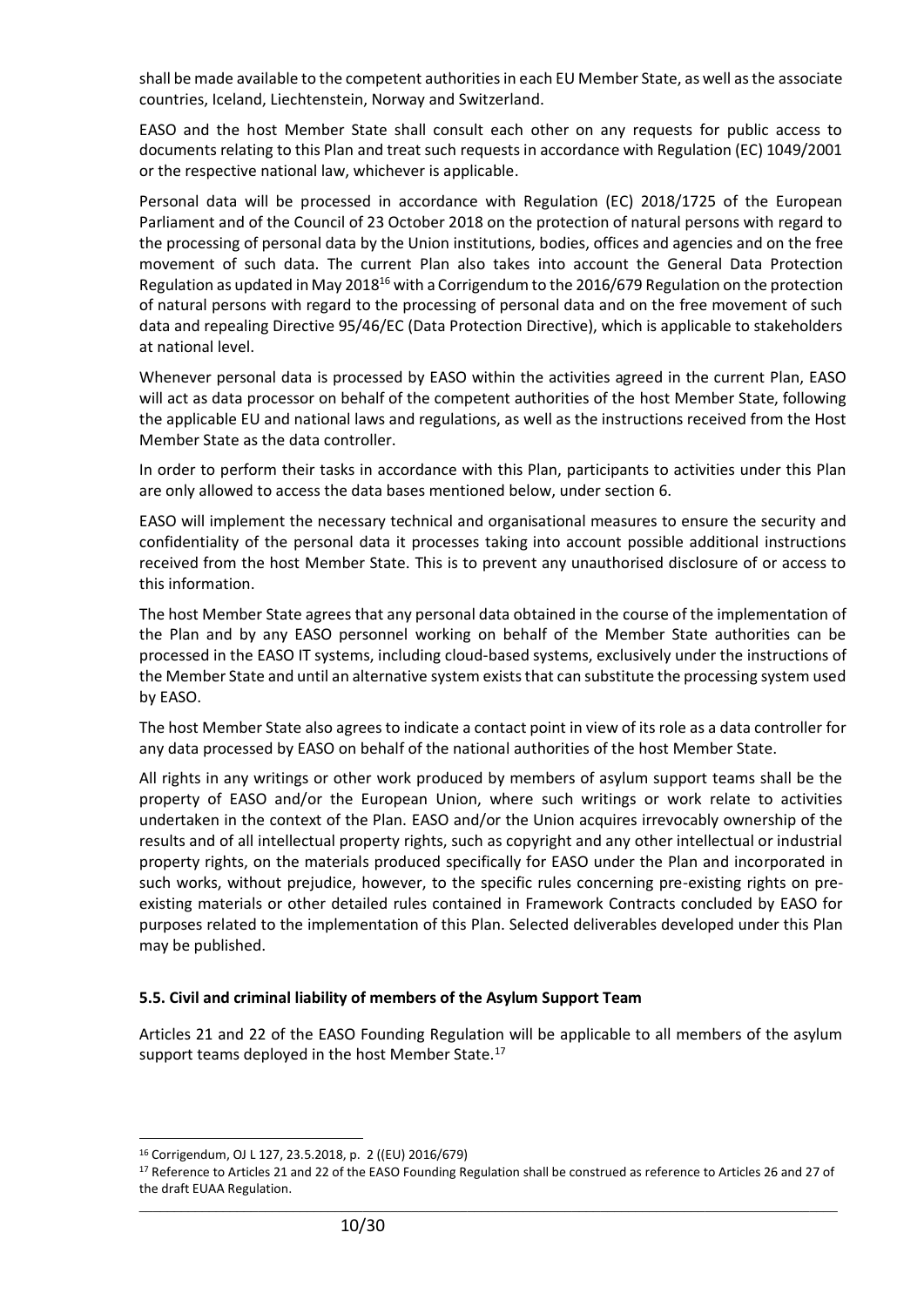#### **5.6. Non-substantial changes during implementation**

The Plan aims to provide effective and flexible support to the identified needs of the host Member State. Therefore, the foreseen activities will be implemented in consideration of the changing circumstances which may occur in the international protection and reception systems in the Member States or on the ground, as well as in the context of the availability of financial resources and experts.

The implementation of measures and delivery of technical and operational assistance foreseen in the Plan may be subject to non-substantial changes that may be accommodated within the objectives of a measure, so long as they do not affect the overall EASO budget, do not require an amendment to or adaptation of the Plan, and that the host Member State is timely informed in writing.

Changes required to the agreed Input(s) and Output(s) in the framework of the Plan shall as a general rule be considered non-substantial, unless such changes require significant additional resources which cannot be accommodated within the overall EASO budget, as well as when they impact on and/or require an amendment of the agreed Outcome(s).

#### **5.7. Amendments to the Plan**

Any changes that prove to require an amendment to or adaptation of the Plan, shall be agreed in writing between the Executive Director of EASO and the host Member State in line with Article 18(2) of the EASO Founding Regulation.<sup>18</sup>

Changes to agreed Outcome(s) shall as a general rule be considered substantial changes and will be subject to an amendment.

#### **5.8. Suspension of measures and/or the Plan implementation**

After the entry into force of the EUAA Regulation, the Executive Director shall, after informing the host Member State, suspend or terminate, in whole or in part, the deployment of the asylum support teams if the conditions to carry out the operational and technical measures are no longer fulfilled or if the Plan is not respected by the host Member State or if, after consulting the Fundamental Rights Officer, it considers that there are breaches of fundamental rights or international protection obligations by the host Member State that are of a serious nature or are likely to persist.<sup>19</sup>

#### **6.0 IMPLEMENTATION AND COORDINATION STRUCTURE**

This chapter describes the various conditions for and aspects of support to the authorities of the host Member State in the framework of the Plan.

#### **6.1. Organisational Pre-Conditions**

#### **The host Member State will:**

- designate an overall Plan Coordinator, as well as a specific Measure Coordinator for each measure stipulated in the Plan
- grant appropriate access rights for the members of asylum support teams and EASO representatives to all relevant databases and provide the relevant parties with the required information and data in the context of the implementation of this Plan
- facilitate the provision of appropriate working space

<sup>&</sup>lt;sup>18</sup> Reference to Article 18(2) of the EASO Founding Regulation shall be construed as reference to Article 18(5) of the draft EUAA Regulation.

 $19$  In accordance with Article 18(6)(c) of the draft EUAA Regulation.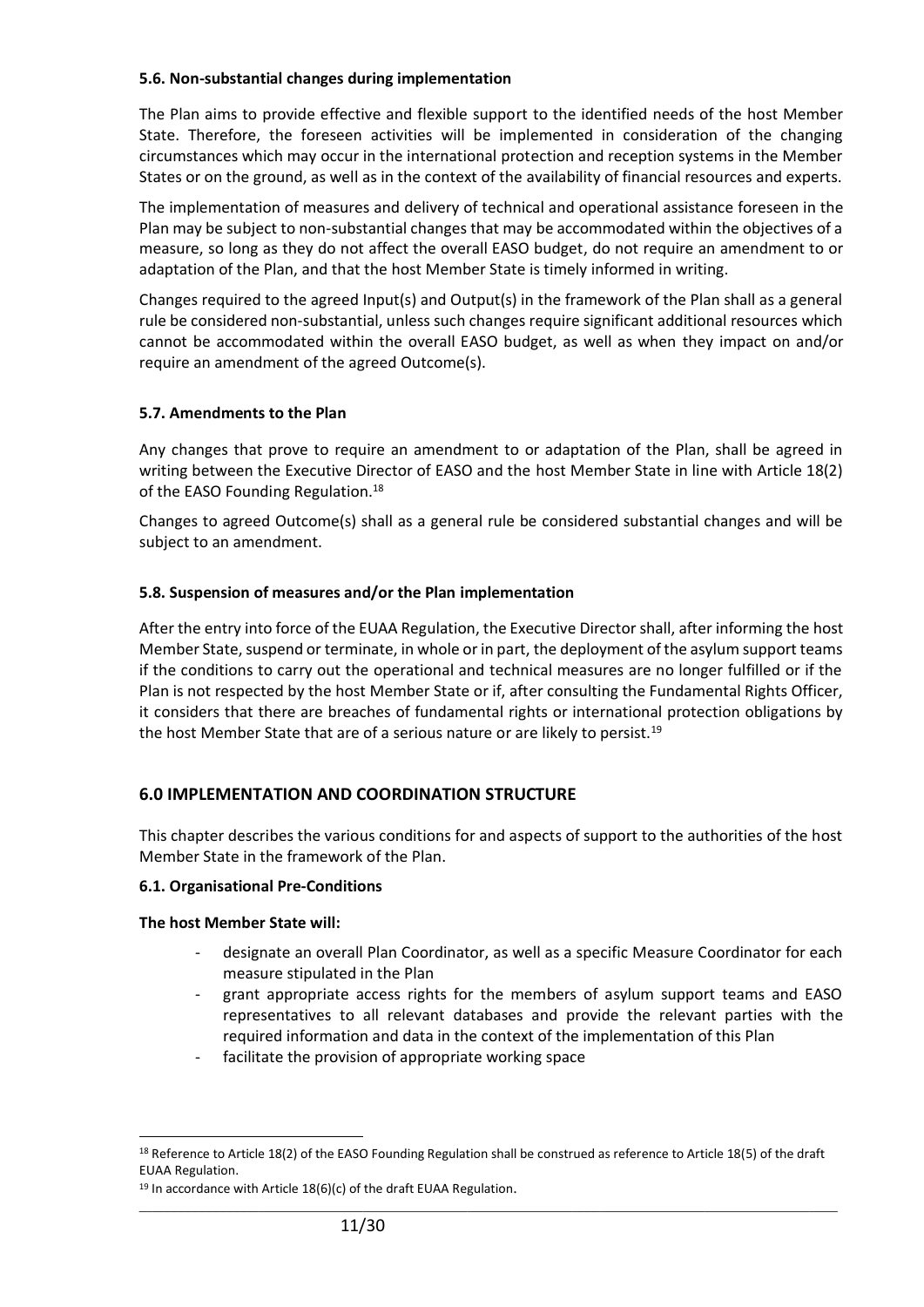Every effort shall be made by the Parties to provide suitable working conditions and, where required, working place for the participants in the activities implemented in the framework of the Plan.

Minimum working and security conditions are considered as organisational pre-conditions.

As far as operationally feasible, and where relevant, the working files shall be made available by the host Member State in English (unless otherwise agreed).

The host Member State shall provide EASO with information on the implementation of the Plan through timely input to the Early warning and Preparedness System and the delivery of tailored information on the execution of measures agreed in the Plan.

#### **EASO will:**

- designate an overall Plan Coordinator (also referred to as Union Contact Point in accordance to Article 20 of EASO Regulation), as well as a specific Measure Coordinator for each measure stipulated in the Plan.
- provide technical support to experts participating in this Plan with the aim of ensuring that all deliverables make good use of the expertise and information already available to EASO.
- provide the technical equipment required for the work of the asylum support teams and reimburse costs incurred by persons participating in the support activities deployed by EASO in the framework of this Plan, according to the applicable EASO rules.

#### **6.2. Conditions for Deployment**

General rules and conditions for deployment are published on the following platforms, which the experts/asylum support team members are obliged to consult:

- EASO Operational Deployment Management System (ODMS).
- EASO country-specific operations platforms. These platforms are made available to members of asylum support teams upon their deployment, allowing for preparation for deployment and daily implementation of their tasks.
- Other appropriate communication tools may be used as necessary.

The platforms contain relevant information, such as:

- $\circ$  special instructions for the members of asylum support teams, including databases that they are authorised to consult;
- o description of specific tasks, workflows and procedures, as relevant;
- o location in the host Member State where the asylum support teams will be deployed;
- $\circ$  logistical arrangements including information on working conditions, practical information concerning location of deployment and related workflows, etc.;
- o equipment that members of asylum support teams may carry in the host Member State, transport and other logistics;
- o other specific instructions and provisions as necessary.

Relevant thematic pages of the EASO Information and Documentation System concerning the asylum and reception system of the host Member State, including information on relevant practices, legislation, case law and statistical background may be consulted.

The host Member State shall contribute to information concerning its asylum and reception systems, including information on relevant practices, legislation, case law and statistical background.

The host Member State and EASO will provide experts with information on the general state of play with regard to the procedures for international protection and reception in the host Member State and specific information about the state of play of the deliverables as necessary for the specific measures on a continuous basis. Specific asylum support team deployment details may be provided under each measure, where relevant.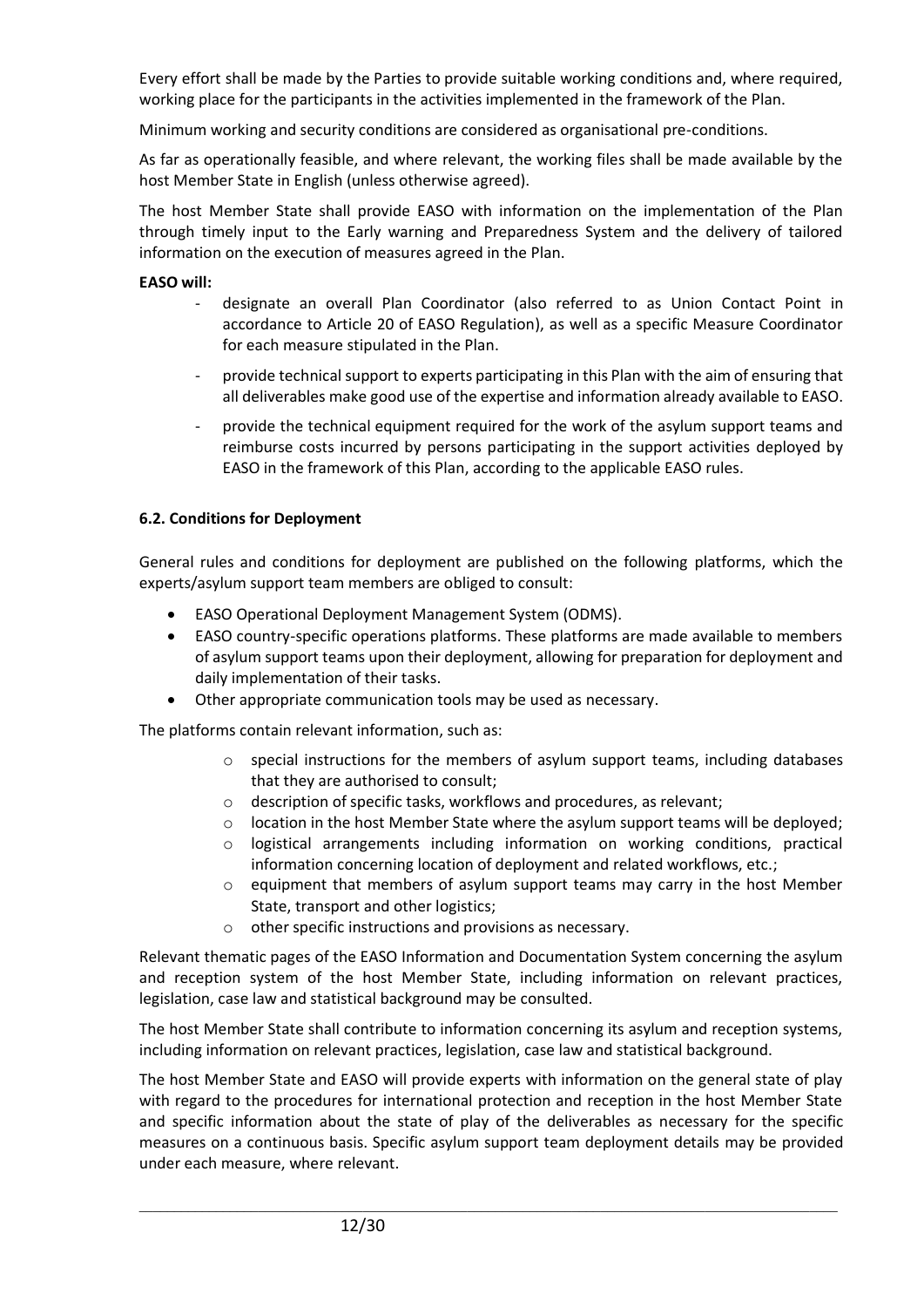#### **6.3. Composition of asylum support teams**

#### **Under the EASO Founding Regulation**:

The asylum support teams may consist of the following categories of resources, being members of the asylum support teams:

- a) Member States experts, i.e. experts made available through contributions to the Asylum Intervention Pool by EU Member States via national expert pools on the basis of defined profiles, in accordance with Article 15 of the EASO Founding Regulation;
- b) Associate Countries experts, i.e. experts considered to be Member States experts, made available through contributions to the Asylum Intervention Pool by associate countries referred to in Article 49 of the EASO Founding Regulation, with which the European Union has an arrangement in place on the modalities of its participation in EASO's work. Currently such arrangements have been concluded with the Kingdom of Norway, the Principality of Liechtenstein, the Swiss Confederation, and the Republic of Iceland;
- c) Individual experts, i.e. experts considered to be Member States experts, made available through contributions to the Asylum Intervention Pool by EU Member States via national expert pools on the basis of defined profiles, in accordance with Article 15 of the EASO Founding Regulation, but whereby the Member State does not have an employment relationship with the individual expert;
- d) EASO staff members, i.e. statutory staff employed by the Agency (temporary and contract staff) subject to the Staff Regulations of Officials and the Conditions of Employment of Other Servants of the European Union<sup>20</sup>;
- e) Seconded National Experts (SNEs), i.e. experts employed by a national, regional or local public administration of an EU Member State or an associate country or by a public intergovernmental organisation and seconded to the Agency<sup>21</sup> for the provision of support to its operational activities;
- f) Experts on contract, i.e. individuals providing services in relation to the Plan upon conclusion of a public contract between the Agency and the legal entity with which these individuals have an employment and/or contractual relationship, including temporary agency workers, or with remunerated external experts in line with Article 93 of EASO Financial Regulation<sup>22</sup>.

The implementation of the Plan shall be based on the common understanding that the provision of resources, other than EASO (statutory) staff, to be deployed for the purposes described above can under no circumstances lead per se to the establishment of an employment relationship between EASO and the members of the asylum support teams, nor, in the case of embedded experts on contract, between these experts and the national authorities to which they may be assigned as per the embedded model described below. Throughout the duration of the deployment of the asylum support teams in the activities undertaken in the context of the present Plan, the employer of the asylum support team members is and remains their employer.

#### **Upon the entry into force of the EUAA Regulation**:

The asylum support teams may be composed of the following resources:

<sup>&</sup>lt;sup>20</sup> As laid down by Council Regulation (EEC, Euratom, ECSC) No 259/68, OJ L 56, 4.3.1968, p.1

 $^{21}$ Decision No 01 of the Management Board of EASO of 25 November 2010 laying down rules on the secondment of national experts (SNE) to the European Asylum Support Office (ref. number: EASO/MB/2010/03).

\_\_\_\_\_\_\_\_\_\_\_\_\_\_\_\_\_\_\_\_\_\_\_\_\_\_\_\_\_\_\_\_\_\_\_\_\_\_\_\_\_\_\_\_\_\_\_\_\_\_\_\_\_\_\_\_\_\_\_\_\_\_\_\_\_\_\_\_\_\_\_\_\_\_\_\_\_\_\_\_\_\_\_\_\_\_\_\_\_\_\_\_\_\_\_\_\_\_\_\_ <sup>22</sup> Article 93 of Management Board Decision No 54 of 14 August 2019 on the EASO Financial Regulation (as amended by Management Board Decision No 74 of 28 July 2021). The MB Decision nr 54 of 14 August 2019 remains in force despite EASO being replaced by the EUAA. Any references in the EASO Financial Regulation to 'EASO' or the 'EASO Regulation', should therefore be construed as references to the 'EUAA' or equivalent provisions in the 'EUAA Regulation', respectively.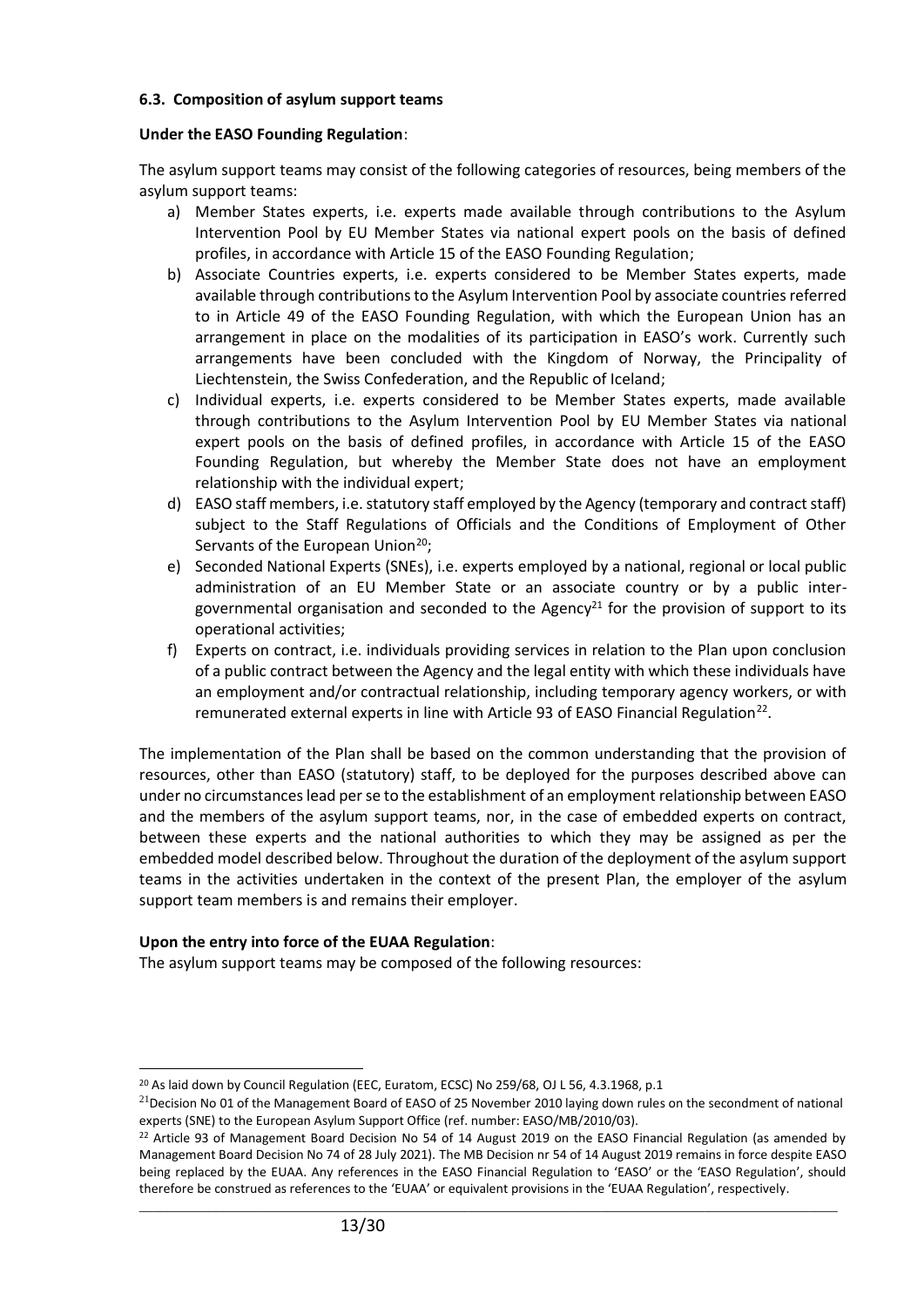- i. The Agency's staff members, i.e. statutory staff employed by the Agency subject to the Staff Regulations of Officials and the Conditions of Employment of Other Servants of the European Union $23$ ;
- ii. Member States experts, including Member State experts made available through the Asylum Reserve Pool;
- iii. Associate Countries experts, i.e. experts made available through contributions to the Asylum Intervention Pool by associate countries referred to in Article 34 of the draft EUAA Regulation, with which the European Union has an arrangement in place on the modalities of its participation in EASO's work;
- iv. Seconded National Experts (SNEs), i.e. experts employed by a national, regional or local public administration of an EU Member State or an associate country or by a public inter-governmental organisation and seconded to the Agency<sup>24</sup> for the provision of support to its operational activities;
- v. Other experts not employed by the Agency: Experts on contract, i.e. individuals providing services in relation to the Plan upon conclusion of a public contract between the Agency and the legal entity with which these individuals have an employment and/or contractual relationship, including temporary agency workers, or with remunerated external experts in line with Article 93 of EASO Financial Regulation<sup>25</sup>.

The implementation of the Plan shall be based on the common understanding that the provision of resources, other than EUAA (statutory) staff, to be deployed for the purposes described above can under no circumstances lead *per se* to the establishment of an employment relationship between EUAA and the members of the asylum support teams, nor, in the case of embedded experts on contract, between these experts and the national authorities to which they may be assigned as per the embedded model described below. Throughout the duration of the deployment of the asylum support teams in the activities undertaken in the context of the present Plan, the employer of the asylum support teams members is and remains their employer.

## **6.4. Implementation modalities - the embedded model**

In accordance with Chapter 3 of EASO Regulation<sup>26</sup>, the Support Office may coordinate the necessary technical and operational assistance to the requesting Member State or Member States and the deployment, for a limited time, of an asylum support team in the territory of that Member State or those Member States.

The notion of the 'embedded model' represents an integrated approach to the implementation of the Plan, applicable exclusively with regard to experts on contract, including remunerated external experts. In accordance with this model, experts on contract deployed as members of asylum support teams, are embedded within the structure of the respective national authorities to ensure utmost efficiency, quality and sustainability of the anticipated results. In practice, those experts on contract are seconded by EASO to national authorities of the host Member State and therefore perform their assignment(s) on the premises of the relevant national authorities (e.g. the National Asylum Service). In such cases, a coordination mechanism shall be agreed by the Parties to oversee both the overall implementation of the Plan at national level and its implementation at local level (i.e. in the respective location of the host Member State) or for the respective measure foreseen in the Plan, including with regard to the allocation and the administration of resources. For this purpose, detailed administrative and reporting workflows and procedures related to the provision and management of 'embedded'

<sup>&</sup>lt;sup>23</sup> As laid down by Council Regulation (EEC, Euratom, ECSC) No 259/68, OJ L 56, 4.3.1968, p.1.

<sup>&</sup>lt;sup>24</sup> By virtue of Decision No xx of the Management Board of the EUAA of xx/xx/xx laying down rules on the secondment of national experts (SNE) to the European Union Agency for Asylum (ref. number: EUAA/MB/20XX/XX).

<sup>&</sup>lt;sup>25</sup> Article 93 of Management Board Decision No 54 of 14 August 2019 on the EASO Financial Regulation (as amended by Management Board Decision No 74 of 28 July 2021). The MB Decision nr 54 of 14 August 2019 remains in force despite EASO being replaced by the EUAA. Any references in the EASO Financial Regulation to 'EASO' or the 'EASO Regulation', should therefore be construed as references to the 'EUAA' or equivalent provisions in the 'EUAA Regulation', respectively. <sup>26</sup> Any reference to Chapter 3 of the EASO Regulation shall be construed as reference to Chapter 6 of the draft EUAA Regulation.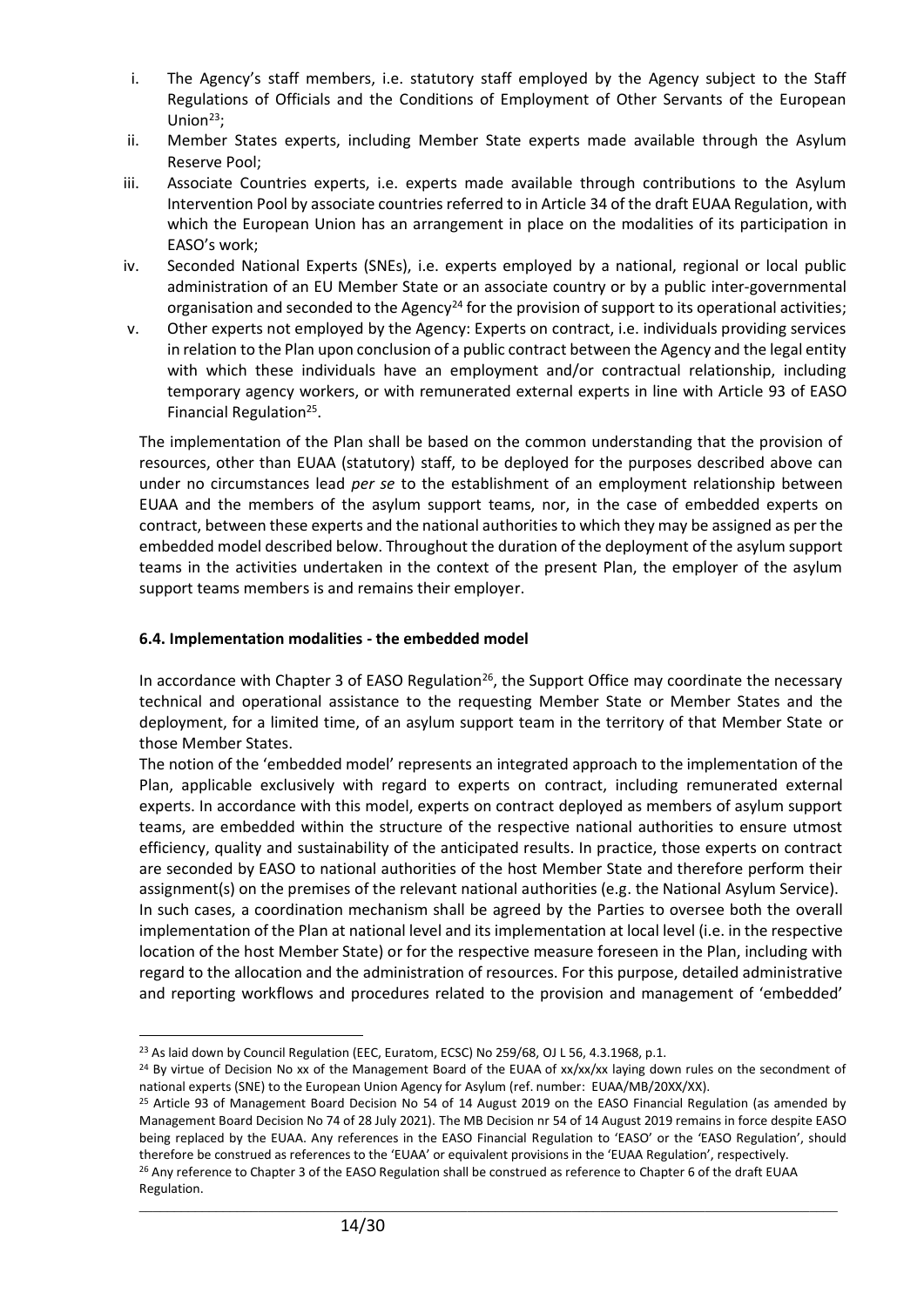resources and reflecting respective roles and responsibilities shall be established and agreed upon in writing between EASO and the host Member State. In setting up the aforementioned coordination mechanism, the following rules must be complied with as a minimum:

(a) EASO shall duly advise the employers of the experts on contract or the remunerated external experts themselves of their envisaged secondment to the national authorities of the host Member State before such secondment takes place;

(b) The national authority shall clearly acknowledge that they endorse the obligations and responsibilities pertaining to them as hosting authority vis-à-vis the experts on contract seconded to them;

(c) The national authority is responsible for ensuring proper working conditions for the expert on contract, and is responsible for the health, safety and security during work. EASO may not be held liable for any breach in the Health and Safety rules that might occur in the premises of the national authorities and/or under the supervision of the national authorities.

# **7.0 SECURITY AND SAFETY**

The principles of EASO's Security Governance Framework<sup>27</sup> are based on the security principles contained in the Commission's security rules. That Commission Decision 443/2013 on the security in the Commission defines that security shall be based on the principles of legality, transparency, proportionality and accountability.

The safety and security of persons participating in EASO activities under the Plan falls under the overall legal framework of the host Member State and shall be provided by the respective authorities legally responsible and accountable for the public order and security and safety on the territory of that Member State.

EASO will endeavour to support the identification of required security and safety measures and the implementation of those that are under its remit, both legally and functionally, in close cooperation with the Member States security responsible (see relevant definition in Section 7.1 below).

To that end:

- Standard security and safety requirements, identified herewith, shall apply as a general rule.
- Specific security and safety requirements for the Plan, to be identified jointly by EASO and the host Member State security responsible, shall be established in an annex to this plan.
- The safety and security measures shall be identified jointly on a basis of field assessment visits.

# **7.1. Standard security requirements**

The standard security and safety requirements are rather pertaining to elements to be present in the implementation of the Plan, not to minimum security standards:

- Both the host Member State on one side and EASO on the other shall appoint a single point of contact responsible for security matters under the Plan both at central and local level (hereafter 'security responsible').
- The host Member State shall ensure that the working conditions for the performance of the activities under the Plan are compliant with the national occupational health and safety norms and regulations.
- A pre-deployment briefing programme, drafted in close cooperation with the respective national authorities, focusing both on general security rules and awareness, as well as on specific security aspects for each deployment will be provided. With regards to the

<sup>&</sup>lt;sup>27</sup> Decision of the Executive Director No 61 of 12 April 2021 on the Security Governance Framework.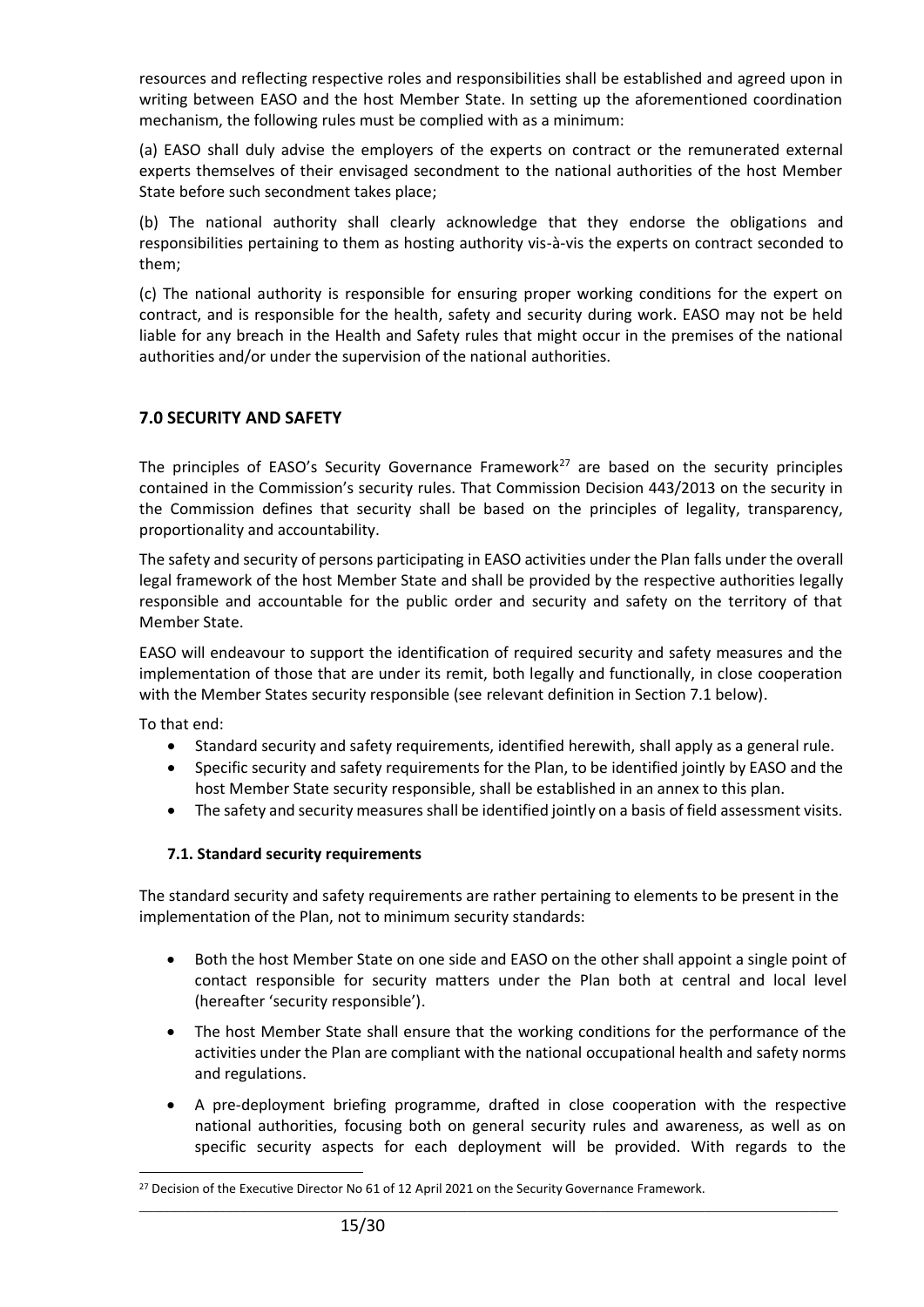decentralised nature of deployments, the use of e-learning and other distance-based training techniques should be considered.

- Emergency (evacuation) plan. Certain operational activities, such as operations in field locations, require that staff shall have clear guidance and training on how to evacuate quickly in case of emergencies. In a more general context, there could be a need to evacuate from the operational area as well. Emergency plans shall be drafted and maintained up-to-date by the competent authority/person(s), whereas they shall be made available to the concerned parties and exercised regularly. A security responsible shall maintain updated information on the availability of evacuation plans and routes.
- Communication tools. As considered relevant by the EASO Security sector, EASO operational staff shall have access to independent radio communication equipment. If possible, the equipment shall be interoperable with the local law enforcement in charge of the security of the operation.
- Security of information. Sensitive non-classified and classified information shall be protected adequately, in accordance with the applicable legal framework<sup>28</sup>. EASO's security responsible shall be involved in supporting the proper classification of relevant information.
- Security of IT and communication equipment. EASO IT equipment is adequately prepared to protect the information level it has been foreseen to process.
- Personal security behaviour shall be included in the pre-deployment training, led by operational teams and performed for the experts during the first days of arrival to the operational area. This may refer to the EASO Code of Conduct as well.
- Reporting security incidents from the operational area to the EASO HQ is essential to ensure an overview of the overall security management is maintained.

# **7.2. Specific security and safety requirements**

Specific security and safety requirements for the implementation of the Plan shall be defined on the basis of a pre-deployment security assessment visit with the aim of identification of specific potential risks, identification of mitigation measures and communication of those measures to the Member State and involved stakeholders, prior to the deployment of asylum support teams.

# **7.3. Suspension of operational activities on security and safety grounds**

EASO reserves the right to suspend operational activities on the basis of current risk assessment(s), while keeping informed the host Member State on the findings and identified mitigating measures required for resumption**.**

The host Member State may also suspend temporarily, in whole or in part, the implementation of operational activities in case of serious imminent safety and security incidents, developments, or as mitigating or preventive measures or direct threats to personnel, activities or physical presence. The EASO Plan Coordinator and the EASO security responsible shall be informed without delay.

The Parties will agree on conditions for resumption as soon as possible.

# **7.4. Security incident reporting**

Any participant in EASO's operational activities who becomes aware of a(n) (impending) incident related to the security and safety of persons, assets or premises is obliged to report the matter to the

\_\_\_\_\_\_\_\_\_\_\_\_\_\_\_\_\_\_\_\_\_\_\_\_\_\_\_\_\_\_\_\_\_\_\_\_\_\_\_\_\_\_\_\_\_\_\_\_\_\_\_\_\_\_\_\_\_\_\_\_\_\_\_\_\_\_\_\_\_\_\_\_\_\_\_\_\_\_\_\_\_\_\_\_\_\_\_\_\_\_\_\_\_\_\_\_\_\_\_\_ <sup>28</sup> Including, *inter alia*, the security principles contained in Commission Decision (EU, Euratom) 2015/444.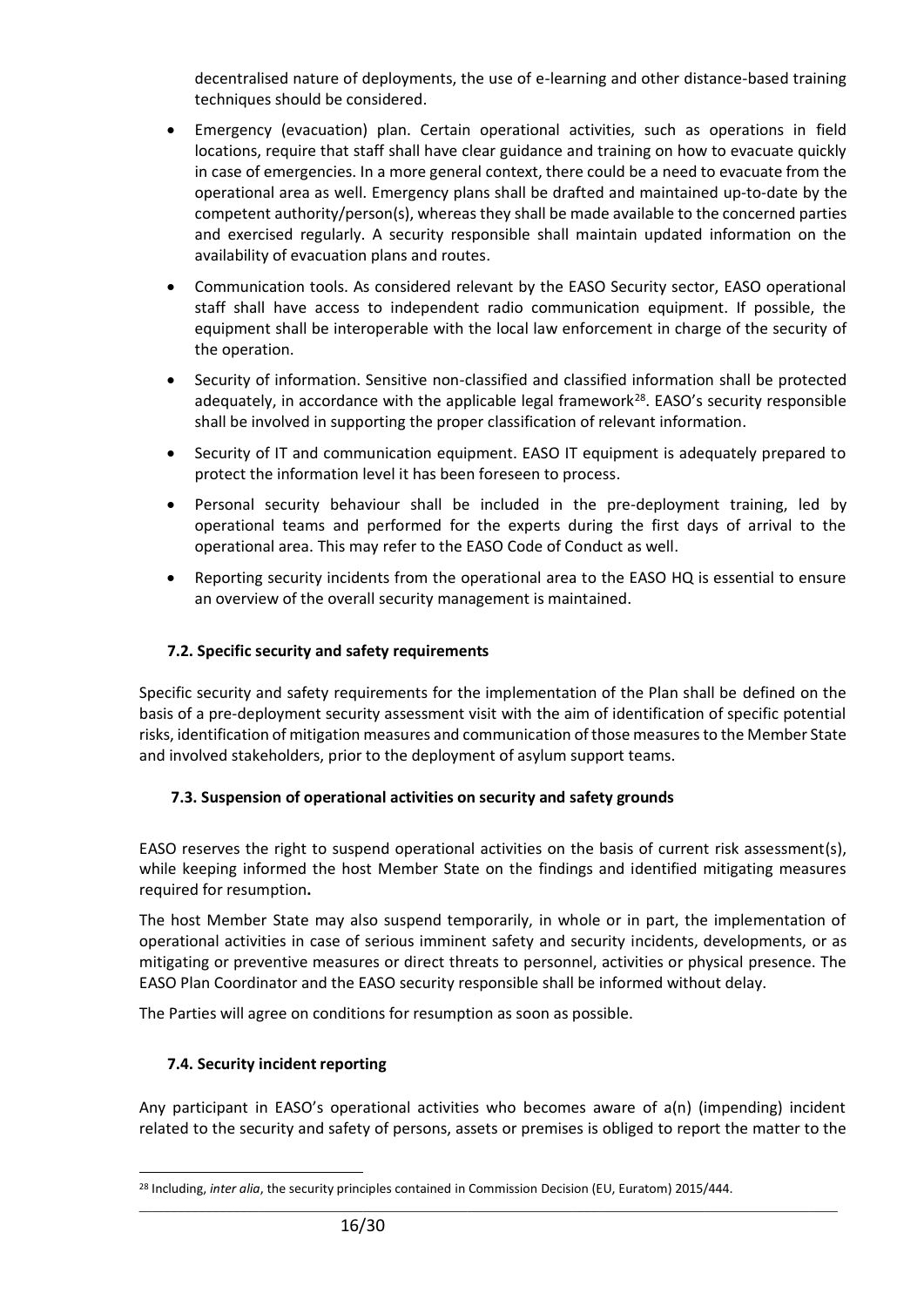Executive Director of EASO and to the Host Member State Coordinator for the Plan via the appropriate channel: security incidents operations@easo.europa.eu. Such an incident is to be reported using **the Security Incident Report Form (Annex III).**

# **8.0. COMMUNICATION**

The Executive Director will designate the Union Contact Point referred under Article 20 of the EASO Regulation, who acts as an interface between EASO, the host Member State, and the members of the asylum support teams. The Union Contact Point provides assistance, on behalf of EASO, on all issues relating to the conditions of deployment of the asylum support teams, monitors the correct implementation of the Plan, and reports to EASO on all aspects of the asylum support teams' deployment. Upon entry into force of the EUAA Regulation, the Union Contact Point will assume the functions of Coordinating Officer.

The host Member State and the Union Contact Point will manage the exchange of information concerning the tasks under the Plan.

During the implementation of this Plan, members of asylum support teams shall be briefed regularly on the current situational and operational developments to address challenges and identify improvements.

Particular attention shall be paid to the need to continuously develop, improve and make available EASO support tools. Should such need be identified or changed during the Plan implementation, it shall be communicated to EASO for further consideration.

EASO will maintain close cooperation and communication with the relevant stakeholders. EASO will also provide information to its partners (i.e. the European Commission, concerned EU Agencies, and international organisations) about the operational activities, as appropriate and in line with EASO transparency and communication policies. The timing and content of communication with the media shall be agreed upon between EASO and the host Member State.

Where relevant, the two Parties will facilitate media coverage to ensure a wider dissemination and visibility of results.

As a publicly funded EU body, the Agency is accountable for and committed to transparency for the public resources it makes use of.

In this regard, the Agency may brand its operational activities to ensure appropriate visibility. This includes the application of fixed branding and use of visibility items, such as on, but not limited to, containers and premises, as well as in offices where the Agency provides operational and technical assistance. It also includes the branding of mobile assets which it may deploy, including vehicles.

Such branding may also include visibility clothing and materials worn by personnel deployed by the Agency in order to identify their association to, or funding by, the Agency.

In specific cases, the Agency and the respective national authority/ies may agree on co-branding of visibility clothing and/or materials, in line with the visual identity rules and guidelines of both/all parties.

# **9.0. COOPERATION WITH OTHER STAKEHOLDERS**

#### **9.1. Cooperation with the European Commission**

All activities under this Plan will be closely coordinated with the host Member State and in close cooperation with the European Commission as well as with the other EU Agencies.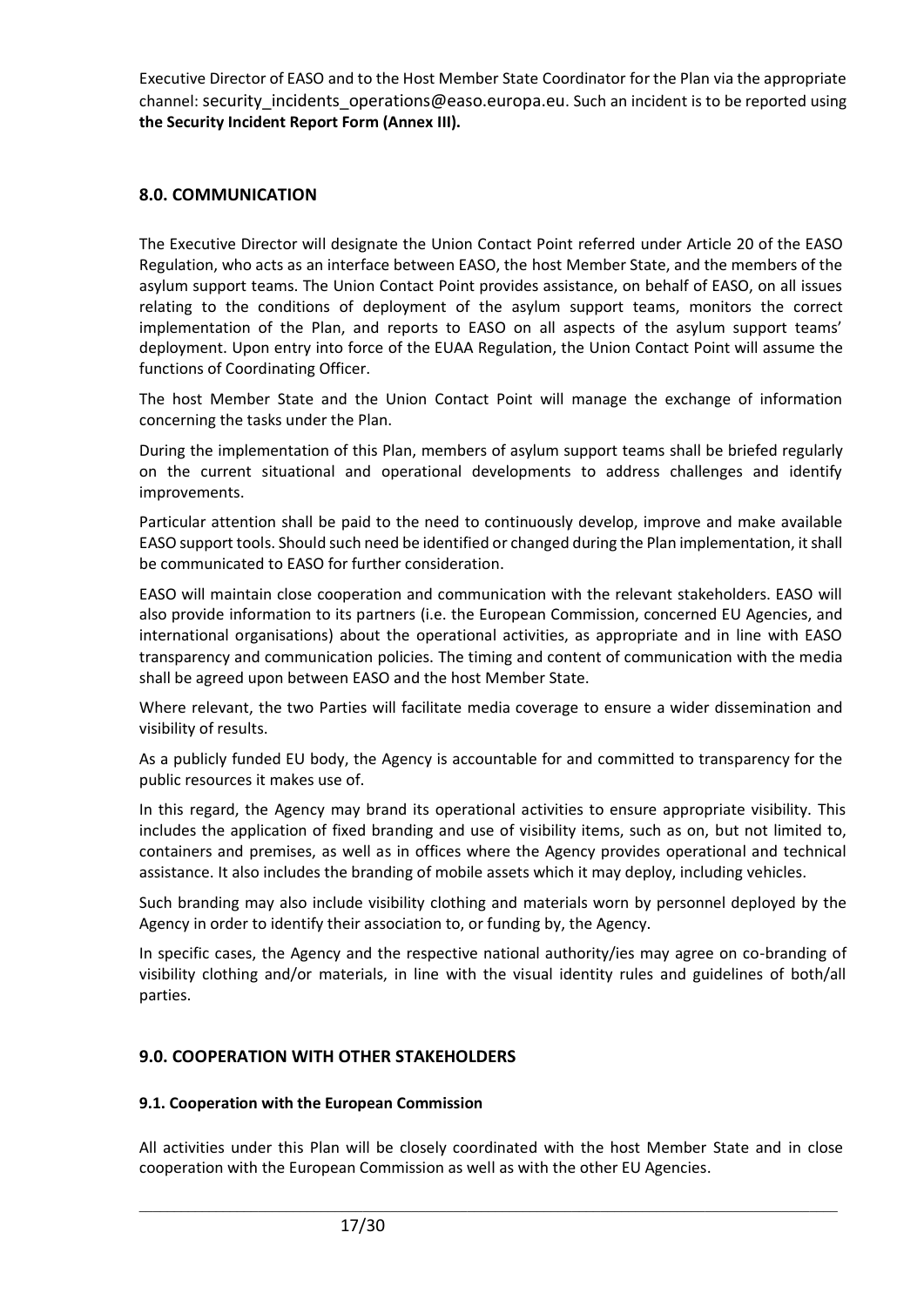## **9.2. Cooperation with UNHCR**

In accordance with Article 50 of the EASO Regulation<sup>29</sup>, EASO aims at a coherent and complementary continuation of the fruitful cooperation with UNHCR. The Union Contact Point will liaise with the UNHCR office in the host Member State for a continuous cooperation and coordination of practical activities agreed with the host Member State under the current Plan.

## **9.3. Cooperation with IOM**

In accordance with Article 52 of the EASO Regulation, in July 2019 EASO signed a working arrangement with IOM to establish a cooperation framework covering the relevant areas of common work and interest setting objectives and principles of such cooperation. Therefore, the Union Contact Point will liaise with the IOM office in the host Member State for a continuous cooperation and coordination of practical activities agreed with the host Member State under the current Plan and in accordance with the working arrangement.

\_\_\_\_\_\_\_\_\_\_\_\_\_\_\_\_\_\_\_\_\_\_\_\_\_\_\_\_\_\_\_\_\_\_\_\_\_\_\_\_\_\_\_\_\_\_\_\_\_\_\_\_\_\_\_\_\_\_\_\_\_\_\_\_\_\_\_\_\_\_\_\_\_\_\_\_\_\_\_\_\_\_\_\_\_\_\_\_\_\_\_\_\_\_\_\_\_\_\_\_ <sup>29</sup> Reference to Article 52 of the EASO Regulation shall be construed as reference to Article 38 of the draft EUAA Regulation.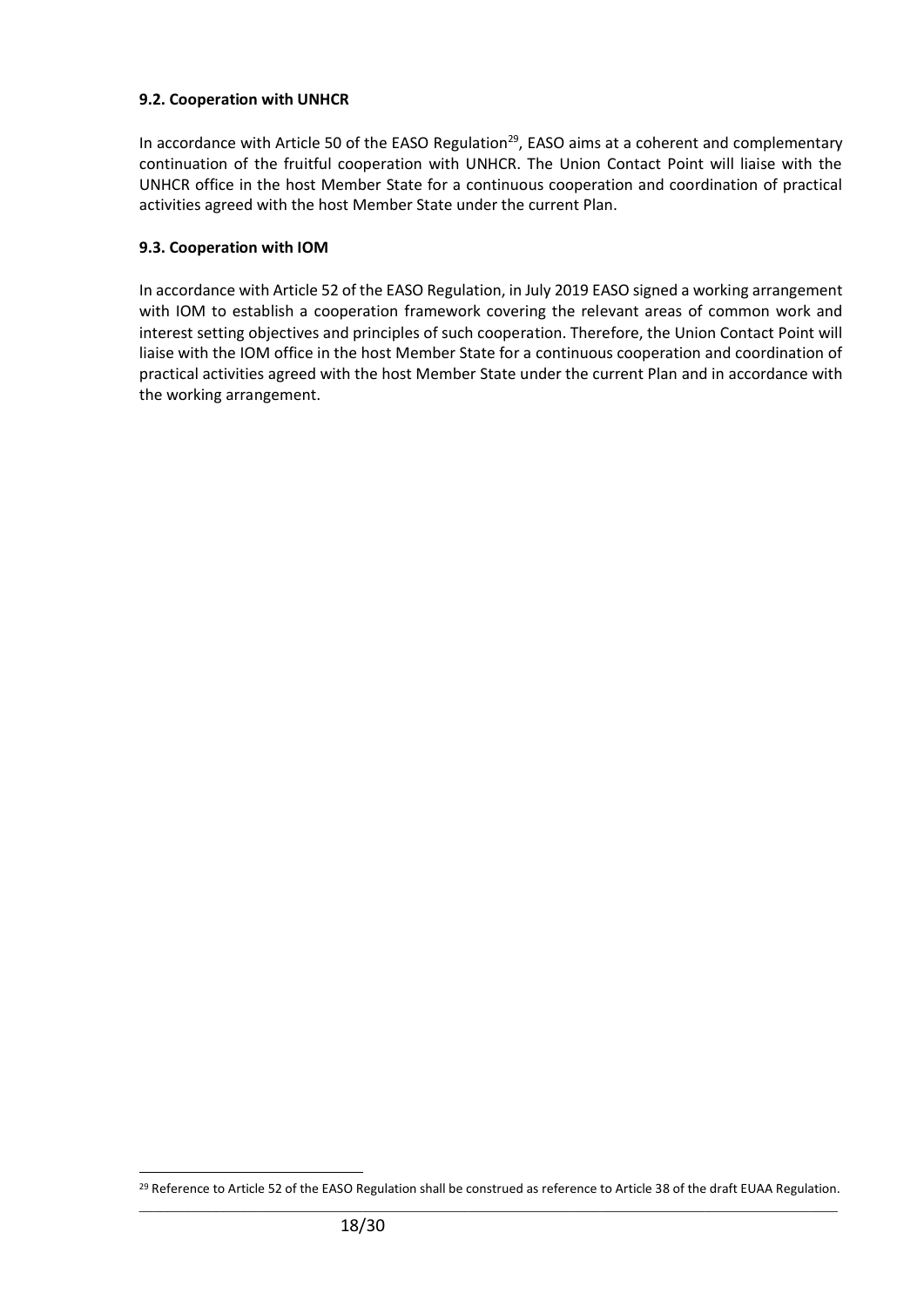#### **Measure CY 1: Support to Asylum**

**Expected Outcome CY 1.1.:** By the end of 2024, access to the asylum procedure in Cyprus complied with CEAS and followed a unified workflow.

**Expected Outcome CY 1.2:** By the end of 2024, the CAS developed efficient management systems to process first instance asylum applications aimed at reducing the backlog.

**Expected Outcome CY 1.3:** By the end of 2024, the IPAC had a strengthened capacity to manage second instance appeals.

| Responsible<br>Authority(ies)/Main<br><b>National Partner(s)</b> | Ministry of the Interior (MOI)<br>$\bullet$<br>Ministry of Health (MOH)<br>$\bullet$<br>Cyprus Asylum Service (CAS)<br>$\bullet$<br>Aliens and Immigration Unit of the Police (AIU)<br>$\bullet$<br>Civil Registry and Migration Department (CRMD)<br>$\bullet$<br>State Health Services Organisation (OKYPY)<br>$\bullet$<br>Social Welfare Services (SWS)<br>$\bullet$<br>International Protection Administrative Court (IPAC)<br>$\bullet$<br>Supreme Court<br>$\bullet$                                                                                                                                                                                                                                                |
|------------------------------------------------------------------|----------------------------------------------------------------------------------------------------------------------------------------------------------------------------------------------------------------------------------------------------------------------------------------------------------------------------------------------------------------------------------------------------------------------------------------------------------------------------------------------------------------------------------------------------------------------------------------------------------------------------------------------------------------------------------------------------------------------------|
| <b>Operational</b><br><b>Preconditions</b>                       | Sufficient human resources available in the national authorities;<br>$\bullet$<br>Sufficient and adequate workstations for staff including IT facilities;<br>$\bullet$<br>Systematic data sharing on the outputs of EASO deployed<br>$\bullet$<br>personnel under the performed operational activities and detailed<br>overall national data on the respective statistical indicators are<br>agreed;<br>Institutionalised data sharing with relevant CY authorities and<br>$\bullet$<br>stakeholders;<br>Sufficient absorption capacity of the relevant CY Authorities;<br>Agreement on the implementation of standardised workflows and<br>$\bullet$<br>SOPs;<br>The number of new arrivals remain steady and manageable. |
| <b>Outputs</b>                                                   | Output 1: Registration workflows in line with CEAS have been agreed<br>and implemented.<br>Output 2: Enhanced the capacity of the CAS to process first instance<br>applications.<br>Output 3: Roll out and increased use of a digitalised file management<br>system across all stages of the asylum procedure and reception<br>pathway.<br>Output 4: Enhanced capacity of the IPAC to effectively manage and<br>reduce backlog and increase decision making.                                                                                                                                                                                                                                                               |
| <b>Actions</b>                                                   | Expected Outcome CY 1.1.: By the end of 2024, access to asylum<br>procedure in Cyprus complied with CEAS and followed a unified<br>workflow.                                                                                                                                                                                                                                                                                                                                                                                                                                                                                                                                                                               |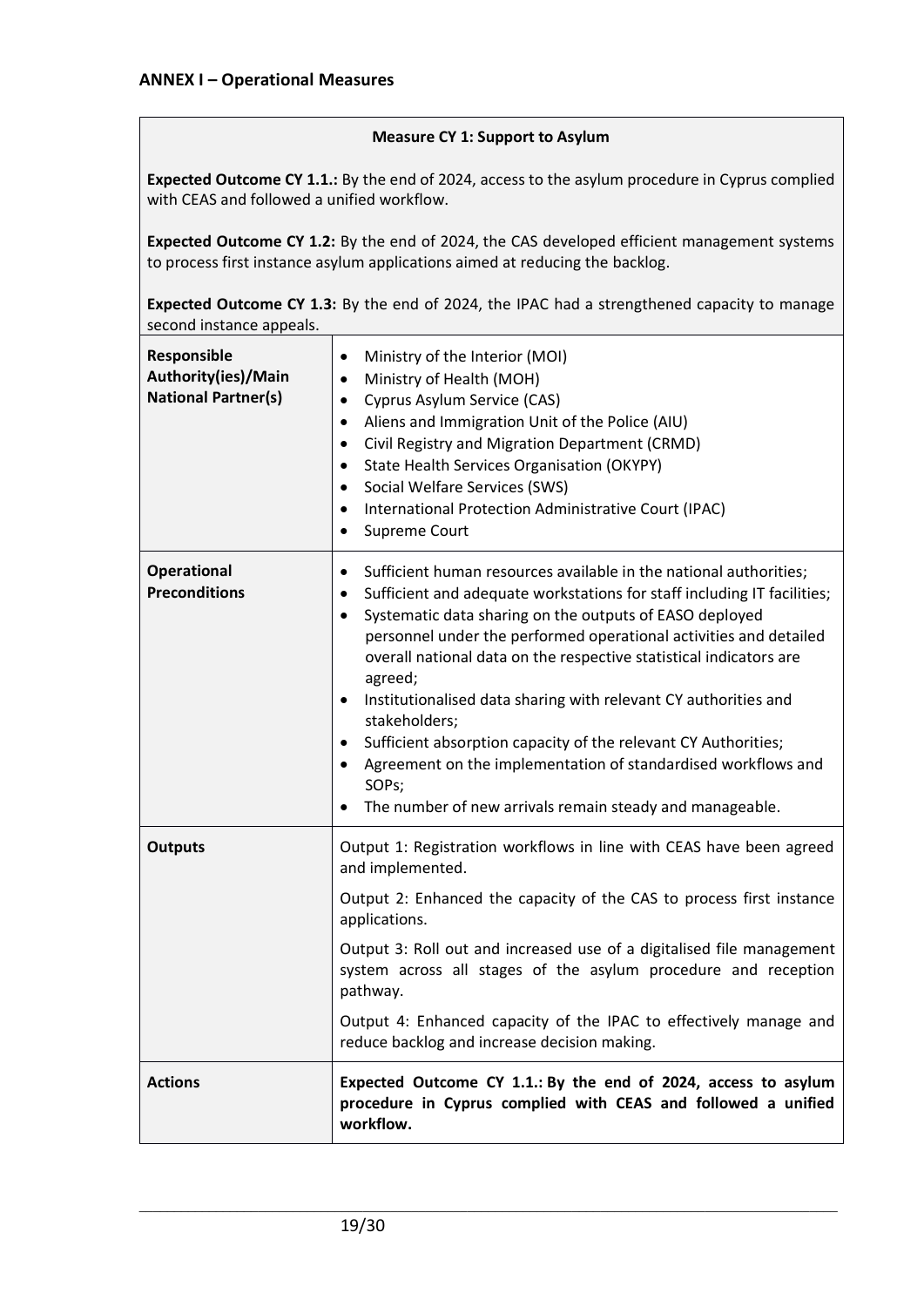In line with the Standard Operating Procedures applicable to the <sup>30</sup>'Pournara' First Reception Centre, jointly agreed in 2020, Cyprus decided to refer all new arrivals to 'Pournara', including for the initial stages of the asylum procedure e.g., up to the submission of the asylum application there. An Examination Centre adjacent to 'Pournara' was moreover created. The services provided in 'Pournara' include identification, registration, and lodging of asylum applications, as well as medical screening and vulnerability assessments. The full assessment of asylum applications are currently undertaken at the new Asylum Examination Centre. EASO support in registrations in 2021 was provided mainly (and as of April 2021 exclusively) at the 'Pournara' First Reception Centre. Building on EASO's existing involvement in the FRC 'Pournara', the 2022- 2024 implementation period will continue to support the lodging of asylum requests and broader the support to the whole registration procedure in line with CEAS, in FRC 'Pournara' and elsewhere considered necessary by the CY authorities. This will include the timely implementation of information provision activities, quality face-to-face registration (e.g., identification and referral of persons with special needs, including Dublin cases) and the establishment of clear workflows and guarantees to align the application procedure with CEAS. Additionally, given the continued steady increase in the number of new applicants for international protection EASO assistance will focus on flow management support, including scheduling and prioritisation of cases. **Expected Outcome CY 1.2: By the end of 2024, the CAS developed efficient management systems to process first instance asylum applications aimed at reducing the backlog.** By the end of September 2021, the number of pending first instance applications stood at 16,990, albeit 9% fewer compared to the same period of 2020. In the 2022-2024 period, EASO aims to continue supporting the Cypriot authorities in performing interviews and drafting recommendations. These actions will be strengthened by COI support and the development of a quality assurance system jointly agreed with the CAS. Furthermore, EASO will support the CAS in strengthening the Vulnerability Team and its capacity to address special needs groups. EASO will also assist the CAS with the ongoing process of file digitalisation and the implementation of a functional archiving system, in line with data protection policies and standards. These systems will reinforce case and backlog management systems which EASO plans to support. **Expected Outcome CY 1.3: By the end of 2024, the IPAC had a strengthened capacity to manage appeals.** EASO's support to the IPAC will mainly focus on improved efficiency to reduce the actual backlog by reinforcing the overall case management, from the registration of the appeal to the issuance of the decision. This will notably include providing support to the processing of the appeal, the preparation of the decision and to COI and case law research. EASO's intervention at the IPAC for the 2022-2024 period will support the

<sup>30</sup> Standard Operating Procedures applicable to 'Pournara' Ref. ARES(2020)3974972 – 28/07/2020.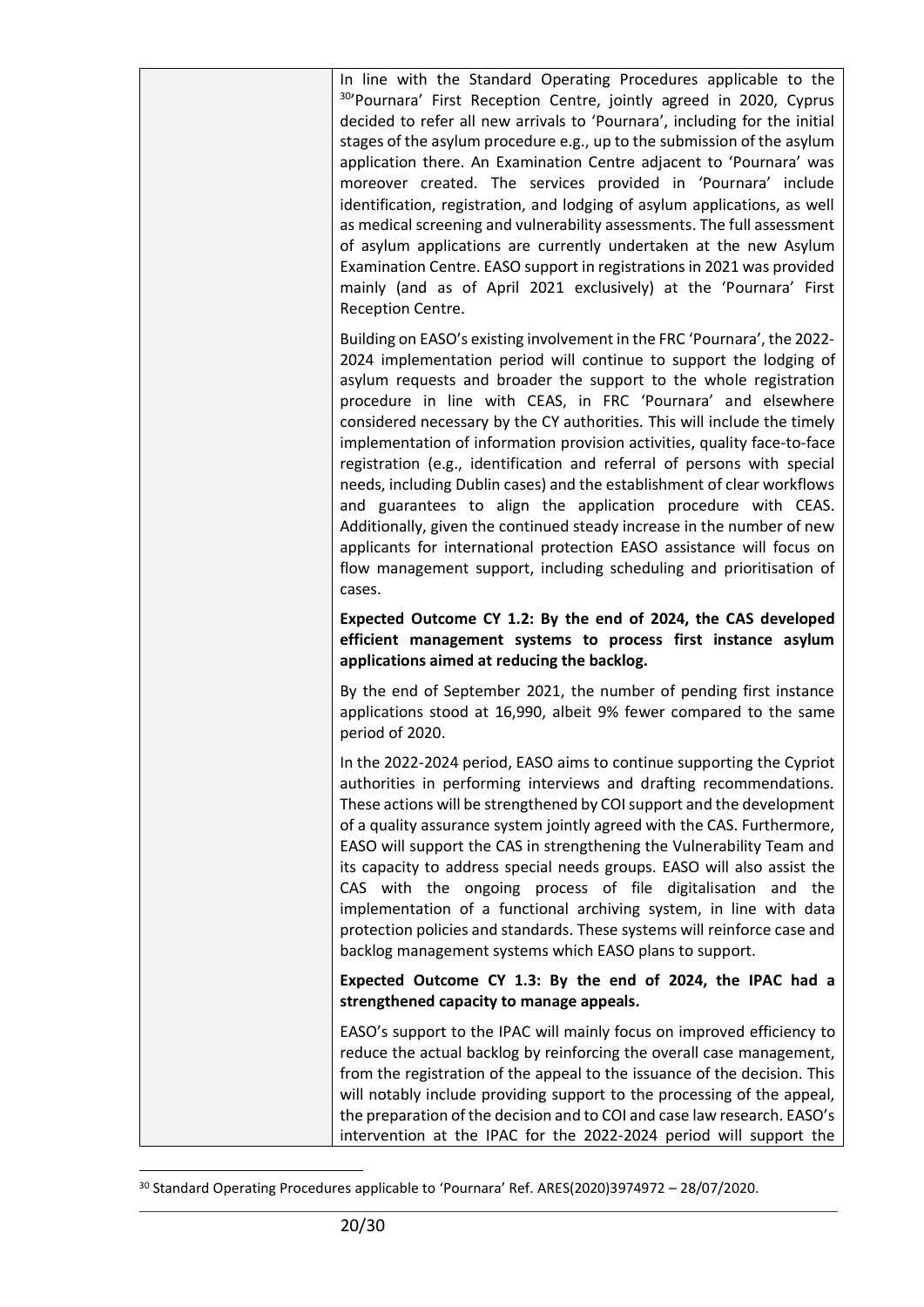|             | development of an efficient case flow management system, including<br>the recast of its rules of procedure, in close collaboration with the EASO<br>Courts and Tribunals Sector. Assistance will also be provided to<br>strengthen the administrative and clerical capacity of the Court.<br>EASO will also continue to support in strengthening the expertise and<br>skills of the members of the IPAC through tailor-made capacity building<br>professional development activities in the field of international<br>protection law.                                                                                                                                                                                                                                                                                                                                                                                                                                                                                                                     |
|-------------|-----------------------------------------------------------------------------------------------------------------------------------------------------------------------------------------------------------------------------------------------------------------------------------------------------------------------------------------------------------------------------------------------------------------------------------------------------------------------------------------------------------------------------------------------------------------------------------------------------------------------------------------------------------------------------------------------------------------------------------------------------------------------------------------------------------------------------------------------------------------------------------------------------------------------------------------------------------------------------------------------------------------------------------------------------------|
| Inputs $31$ | Deployment of asylum support teams                                                                                                                                                                                                                                                                                                                                                                                                                                                                                                                                                                                                                                                                                                                                                                                                                                                                                                                                                                                                                        |
|             | Inputs CY 1.1:                                                                                                                                                                                                                                                                                                                                                                                                                                                                                                                                                                                                                                                                                                                                                                                                                                                                                                                                                                                                                                            |
|             | 1 Intermediate Asylum and Reception Programme and Project<br>Management Expert or Senior Asylum and/or Reception<br>Operations Expert to perform the functions of Focal Point for<br>Access and Registration under CY1 Support to Asylum<br>1 Intermediate/ Junior Asylum and/or Reception Operations<br>٠<br>Expert to perform the functions of field support officer<br>2 Intermediate Asylum Registration Experts<br>Up to 15 Junior Asylum Registration Experts $-$ to respond to<br>$\bullet$<br>potential future expanded<br>current<br>and<br>needs<br>(e.g.,<br>Disembarkation, pre-registration etc.) upon request of the<br>authorities and provided that the pre-conditions are met<br>3 Junior/ Intermediate Asylum Information Provision Experts<br>3 Junior/ Intermediate Flow Management Experts<br>٠<br>1 Junior/ Intermediate Reception Procurement expert<br>٠<br>1 Organisational Development/ Change Management Expert<br>2 Asylum Flow Management Experts<br>2 Asylum Information Provision Experts<br>4 Asylum Registration Experts |
|             | Inputs CY 1.2:                                                                                                                                                                                                                                                                                                                                                                                                                                                                                                                                                                                                                                                                                                                                                                                                                                                                                                                                                                                                                                            |
|             | 2 Senior/ Intermediate Asylum and/or Reception Operations<br>Expert to perform the functions of Focal Point for First Instance<br>Determination under CY1 Support to Asylum<br>45 Senior/ Intermediate Case Experts<br>٠<br>3 Intermediate COI Experts<br>2 Junior/ Intermediate Vulnerability Expert<br>1 Junior Asylum and/or Reception Statistics Experts<br>٠<br>4 Junior/ Intermediate Asylum and/or Reception Operations<br>Experts<br>Intermediate<br>Development<br>Organisational<br>Expert/<br>1<br><b>Intermediate Flow Manager</b><br>2 Junior/Intermediate Legal Experts - Asylum and/or Reception<br>٠<br>1 COI Expert<br>6 Case Experts (Senior)<br>10 Case Experts<br>1 Asylum Flow Management Expert                                                                                                                                                                                                                                                                                                                                     |

\_\_\_\_\_\_\_\_\_\_\_\_\_\_\_\_\_\_\_\_\_\_\_\_\_\_\_\_\_\_\_\_\_\_\_\_\_\_\_\_\_\_\_\_\_\_\_\_\_\_\_\_\_\_\_\_\_\_\_\_\_\_\_\_\_\_\_\_\_\_\_\_\_\_\_\_\_\_\_\_\_\_\_\_\_\_\_\_\_\_\_\_\_\_\_\_\_\_\_\_  $31$  The agreed inputs are the resources to be deployed during the first year of the Plan implementation. These will be subject to at least annual revision or more regular revision and may be revised as necessary.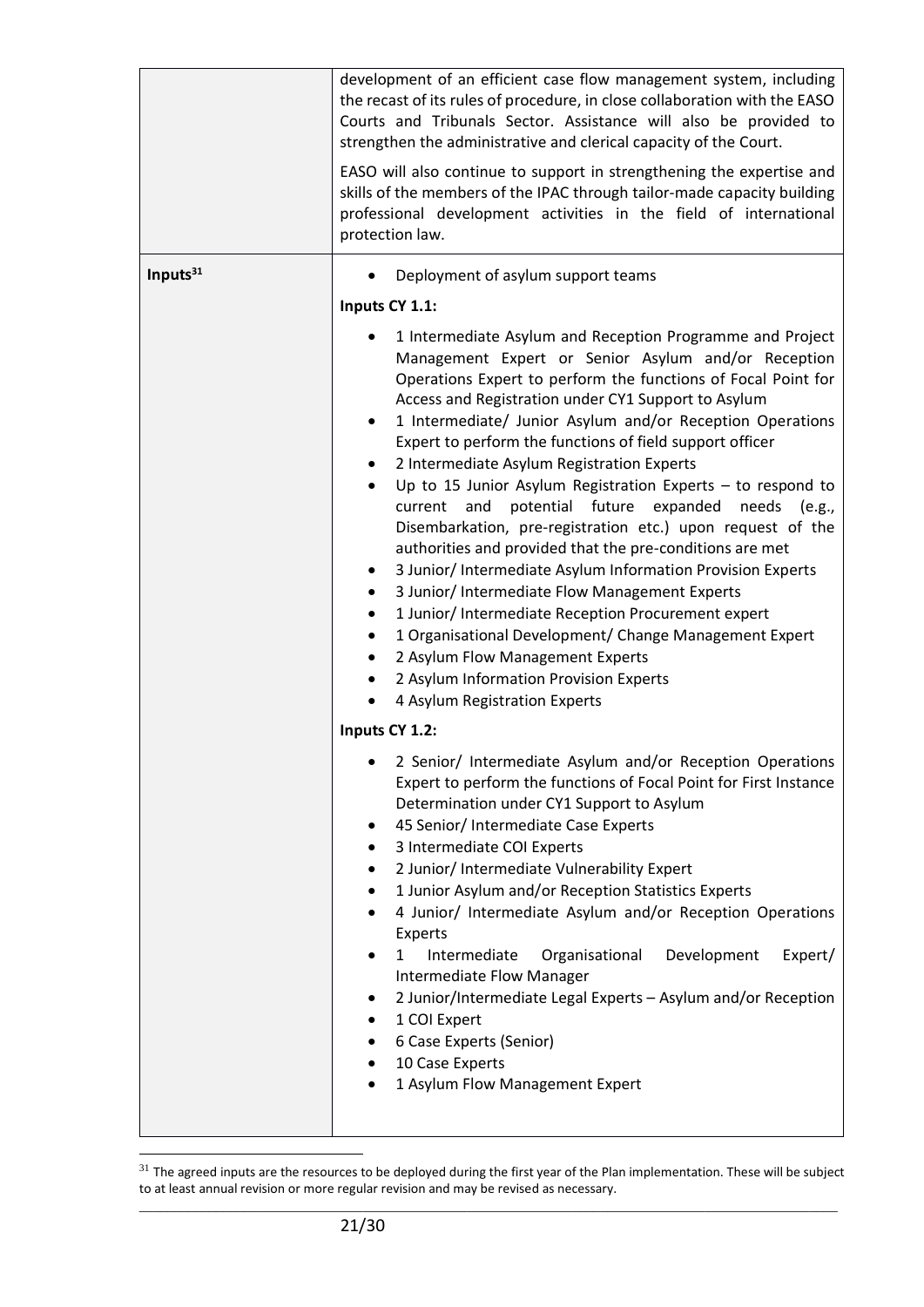| Inputs CY 1.3:<br>$\bullet$                                                |
|----------------------------------------------------------------------------|
| 1 Senior Asylum Second Instance Support Expert to perform the<br>$\bullet$ |
| functions of Focal Point for Determination in Appeal under CY1             |
| Support to Asylum                                                          |
| Up to 30 Junior/ Intermediate Asylum Second Instance Support<br>$\bullet$  |
| Experts, upon request of the authorities and provided that the             |
| preconditions are met                                                      |
| 2 Junior Asylum and/or Reception Statistics Experts<br>$\bullet$           |
| Up to 4 Judicial Experts (Courts & Tribunal pool)                          |
| 2 Study visits to relevant Member States courts or tribunals               |
| Up to 3 dedicated workshops based on the EASO Professional<br>$\bullet$    |
| Development Series for members of Courts and Tribunals.                    |
| <b>Horizontal for all activities:</b>                                      |
| Provision of interpretation and translation services                       |
| Provision of security and IT services                                      |
| Provision of equipment, material and operational support,<br>٠             |
| including inter alia works, services,                                      |
| communication/promotional materials, costs for                             |
| trainings/meetings/workshops, infrastructure costs, IT                     |
| equipment, office supplies and others where required for the               |
| joint EASO and national authorities' activities.                           |

## **Measure CY 2: Support to Reception**

**Expected Outcome CY 2.1.:**By the end of 2024, reception conditions in the reception facilities supported by EASO improved according to EASO standards.

**Expected Outcome CY 2.2.:** By the end of 2024, the CY authorities operationalised the core elements (mission, vision and objectives) of the National Reception Strategy.

| Responsible<br>Authority(ies)/Main<br><b>National Partner(s)</b> | Ministry of the Interior (MOI)<br>Ministry of Health (MOH)<br>Cyprus Asylum Service (CAS)<br>Civil Registry and Migration Department (CRMD)<br>Social Welfare Services (SWS)<br><b>State Health Services Organisation (OKYPY)</b>                                                                                                                                                                                                                                                                                                                                                                                                                                                                                                                                                                               |
|------------------------------------------------------------------|-----------------------------------------------------------------------------------------------------------------------------------------------------------------------------------------------------------------------------------------------------------------------------------------------------------------------------------------------------------------------------------------------------------------------------------------------------------------------------------------------------------------------------------------------------------------------------------------------------------------------------------------------------------------------------------------------------------------------------------------------------------------------------------------------------------------|
| <b>Operational</b><br><b>Preconditions</b>                       | Clarification on roles and responsibilities on reception between<br>relevant national stakeholders;<br>Sufficient human resources available in the national authorities;<br>٠<br>Sufficient and adequate workstations for staff including IT facilities;<br>$\bullet$<br>Systematic data sharing on the outputs of EASO deployed<br>personnel under the performed operational activities and detailed<br>overall national data on the respective statistical indicators are<br>agreed;<br>Institutionalised data sharing with relevant CY authorities and<br>stakeholders;<br>Sufficient absorption capacity of CY Authorities;<br>Agreement on the implementation of standardised workflows and<br>SOPs in close consultation with the Commission;<br>The number of new arrivals remain steady and manageable. |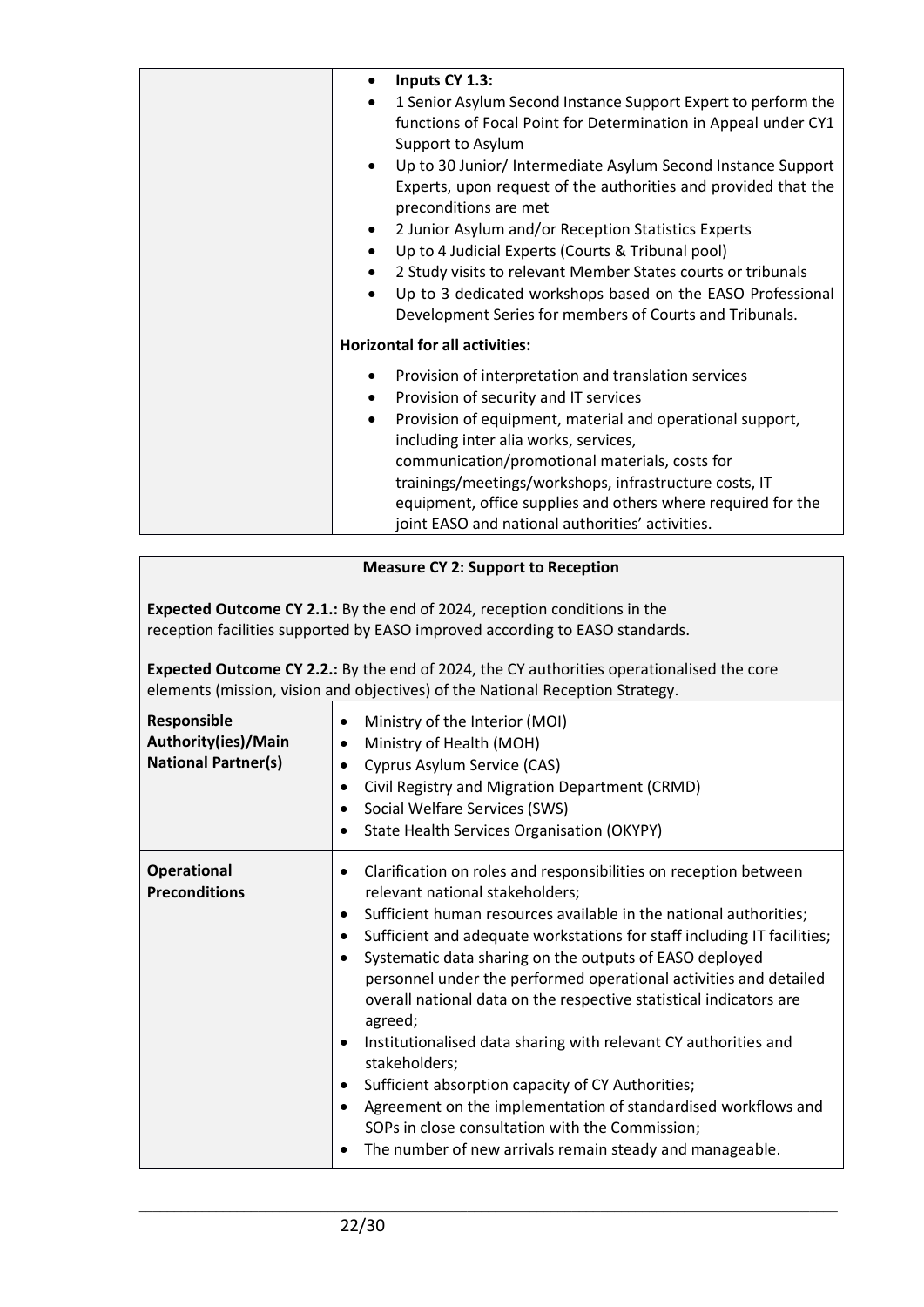| <b>Outputs</b>       | Output 1: Consolidated implementation of social work and reception<br>support activities.                                                                                                                                                                                                                                                                                                                                                                                                                                                                                                                                                                                           |
|----------------------|-------------------------------------------------------------------------------------------------------------------------------------------------------------------------------------------------------------------------------------------------------------------------------------------------------------------------------------------------------------------------------------------------------------------------------------------------------------------------------------------------------------------------------------------------------------------------------------------------------------------------------------------------------------------------------------|
|                      | Output 2: An implementation plan for nation reception strategy was<br>agreed and operationalised, in close consultation with the Commission.                                                                                                                                                                                                                                                                                                                                                                                                                                                                                                                                        |
| <b>Actions</b>       | Kofinou Reception Centre has been steadily supported by an EASO team<br>of social workers, reception support officers (including Member States<br>Experts), interpreters, a reception coordination officer since early 2019.                                                                                                                                                                                                                                                                                                                                                                                                                                                        |
|                      | Cumulatively, this engagement has led to improvements of the quality<br>of conditions and support provided in reception facilities, especially on<br>individual case management, information provision for new arrivals,<br>vulnerability identification and referral.                                                                                                                                                                                                                                                                                                                                                                                                              |
|                      | Based on this existing foundation, between 2022-2024 EASO support<br>will focus on harmonizing social work activities across reception<br>facilities. Strengthening of reception activities and enhancing<br>information provision within reception facilities will be prioritised. On a<br>more central level, support in the management of reception facilities,<br>and support for planning and designing facilities will be provided in<br>coordination with all relevant stakeholders. Support towards<br>contingency planning and implementation to enhance reception<br>conditions according to CEAS standards, could also be provided under<br>exceptional migratory flows. |
|                      | In 2021 EASO has supported the CAS with the development of the<br>National Reception Strategy in close consultation with the Commission<br>and engaging all relevant actors. In the 2022-2024 implementation<br>period EASO will support the continued coordination with relevant<br>stakeholders focusing on the operationalisation of the National<br>Reception Strategy. To this end, EASO will support the establishment of<br>the steering committee and thematic working groups to assist with the<br>implementation of the Strategy. Close cooperation with the Commission<br>will be ensured throughout the process.                                                        |
|                      | Additionally, and building on the existing systems where relevant and<br>available, further efforts will be devoted to support the development<br>and implementation of a functional integrated allocation system for<br>reception facilities that includes allocation mechanisms, workflows,<br>SOPs, an online reception allocation platform accessible by all relevant<br>stakeholders. From this, EASO support will also prioritise establishing<br>systems for management of inflow and outflow from reception facilities.                                                                                                                                                     |
| Inputs <sup>32</sup> | Deployment of asylum support teams<br>$\bullet$                                                                                                                                                                                                                                                                                                                                                                                                                                                                                                                                                                                                                                     |
|                      | Inputs CY2.1:                                                                                                                                                                                                                                                                                                                                                                                                                                                                                                                                                                                                                                                                       |
|                      | 1 Intermediate Asylum and Reception Programme and Project<br>Management Expert/ Senior Asylum and/or<br>Reception<br>Operations Expert to perform the functions of Focal Point under<br><b>CY2 Reception</b><br>2 Senior Reception Centre and Site Management Experts or                                                                                                                                                                                                                                                                                                                                                                                                            |
|                      | Intermediate Asylum and/or Reception Operations Experts or                                                                                                                                                                                                                                                                                                                                                                                                                                                                                                                                                                                                                          |

\_\_\_\_\_\_\_\_\_\_\_\_\_\_\_\_\_\_\_\_\_\_\_\_\_\_\_\_\_\_\_\_\_\_\_\_\_\_\_\_\_\_\_\_\_\_\_\_\_\_\_\_\_\_\_\_\_\_\_\_\_\_\_\_\_\_\_\_\_\_\_\_\_\_\_\_\_\_\_\_\_\_\_\_\_\_\_\_\_\_\_\_\_\_\_\_\_\_\_\_  $32$  The agreed inputs are the resources to be deployed during the first year of the Plan implementation. These will be subject to at least annual revision or more regular revision and may be revised as necessary.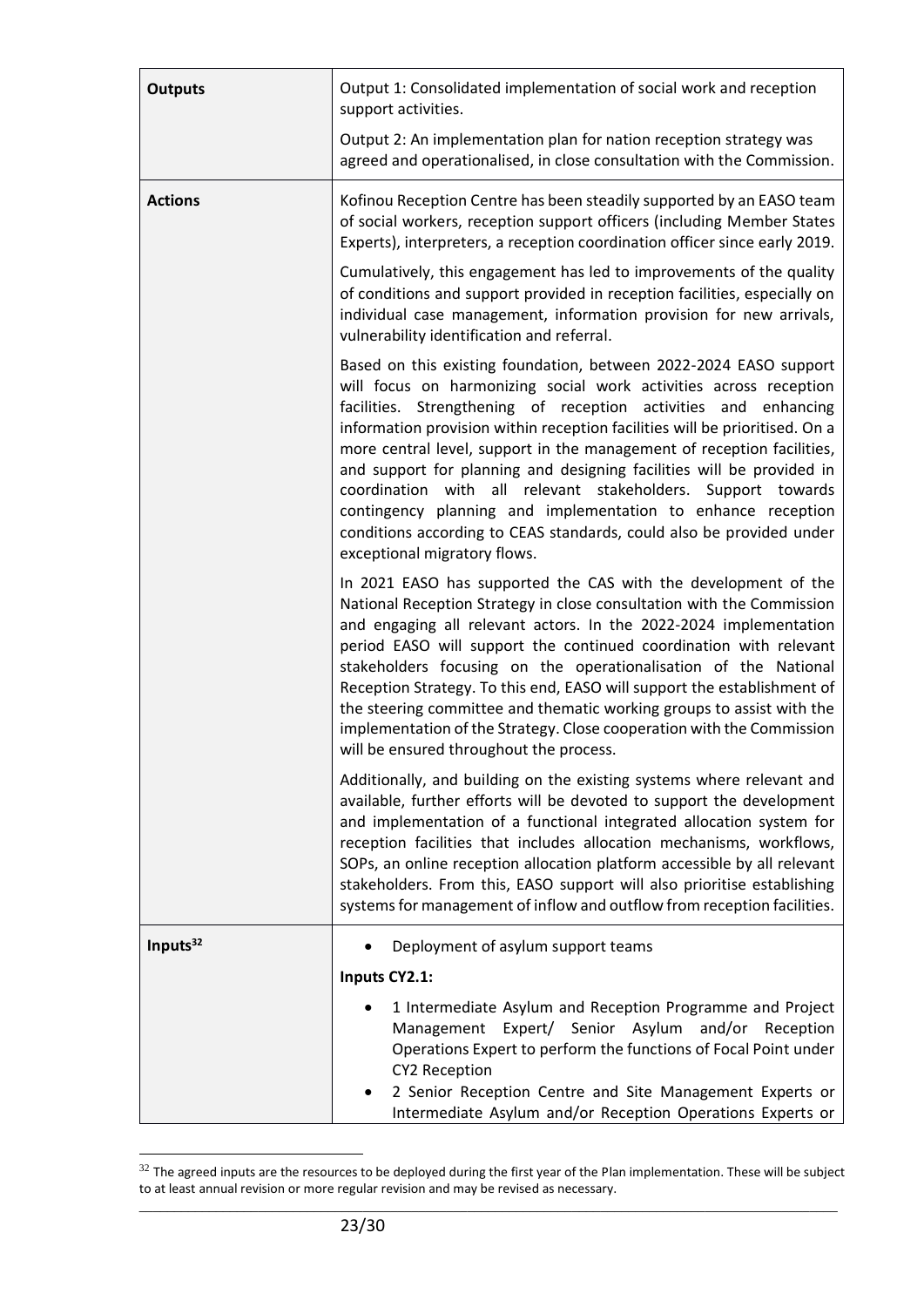| Intermediate Reception Experts to perform the functions of<br>assisting in the management of Reception Centres<br>2 Intermediate Reception Centre and Site Management Experts<br>٠<br>or Junior Asylum and/or Reception Operations Experts to<br>perform the function of assisting in the management of the<br>Reception Centres with regards to shelter, WASH, Health, Food<br>and NFI (Non-Food Items)<br>3 Junior/ Intermediate Asylum Flow Management Experts<br>٠<br>and/or Junior/ Intermediate Reception Experts to support in<br>allocation and managing the outflow from Pournara First<br><b>Reception Centre</b><br>3 Junior/ Intermediate Asylum Information Provision Experts or<br>٠<br>Intermediate Legal Experts Asylum and/or Reception to support<br>with info provision at Reception facilities level<br>Up to 6 Junior/ Senior Social Workers<br>$\bullet$<br>1 Junior/ Intermediate Asylum and/or Reception Statistics<br>$\bullet$<br>Expert to support for allocation and outflow<br>2 Reception Experts for Reception facilities<br>1 Reception Centre and Site Management/<br>Reception<br>$\bullet$<br>Operations/ Organisational Development/ Change Management<br>Expert |
|------------------------------------------------------------------------------------------------------------------------------------------------------------------------------------------------------------------------------------------------------------------------------------------------------------------------------------------------------------------------------------------------------------------------------------------------------------------------------------------------------------------------------------------------------------------------------------------------------------------------------------------------------------------------------------------------------------------------------------------------------------------------------------------------------------------------------------------------------------------------------------------------------------------------------------------------------------------------------------------------------------------------------------------------------------------------------------------------------------------------------------------------------------------------------------------------------|
| Inputs CY2.2:                                                                                                                                                                                                                                                                                                                                                                                                                                                                                                                                                                                                                                                                                                                                                                                                                                                                                                                                                                                                                                                                                                                                                                                        |
| 1 Senior Monitoring and Evaluation Expert or Senior<br>٠<br>Organisational Development Expert to perform the functions of<br>Focal Point for the Reception Strategy operationsalisation<br>under CY2 Reception<br>1 Intermediate Reception Procurement Expert or Intermediate/<br>$\bullet$<br>Senior Structural and EU funding Mechanism Expert or<br>Intermediate/ Senior Asylum and<br>Reception<br>Financial<br>Management Expert to support CAS<br>1 Senior Reception Centre Design Expert or Senior Reception<br>Centre Construction Expert to support CAS<br>1 Reception Expert for Reception Strategy<br>1 Reception Centre Design/ Construction Expert<br>Reception Centre and Site Management/ Reception<br>$\mathbf{1}$<br>Operations/ Organisational Development/ Change Management<br>Expert                                                                                                                                                                                                                                                                                                                                                                                            |
| <b>Horizontal for all activities:</b>                                                                                                                                                                                                                                                                                                                                                                                                                                                                                                                                                                                                                                                                                                                                                                                                                                                                                                                                                                                                                                                                                                                                                                |
| Provision of interpretation and translation services<br>Provision of security and IT services<br>Provision of equipment, material and operational support,<br>٠<br>including inter alia works, services,<br>communication/promotional materials, costs for<br>trainings/meetings/workshops, infrastructure costs, IT<br>equipment, office supplies and others where required for the<br>joint EASO and national authorities' activities.                                                                                                                                                                                                                                                                                                                                                                                                                                                                                                                                                                                                                                                                                                                                                             |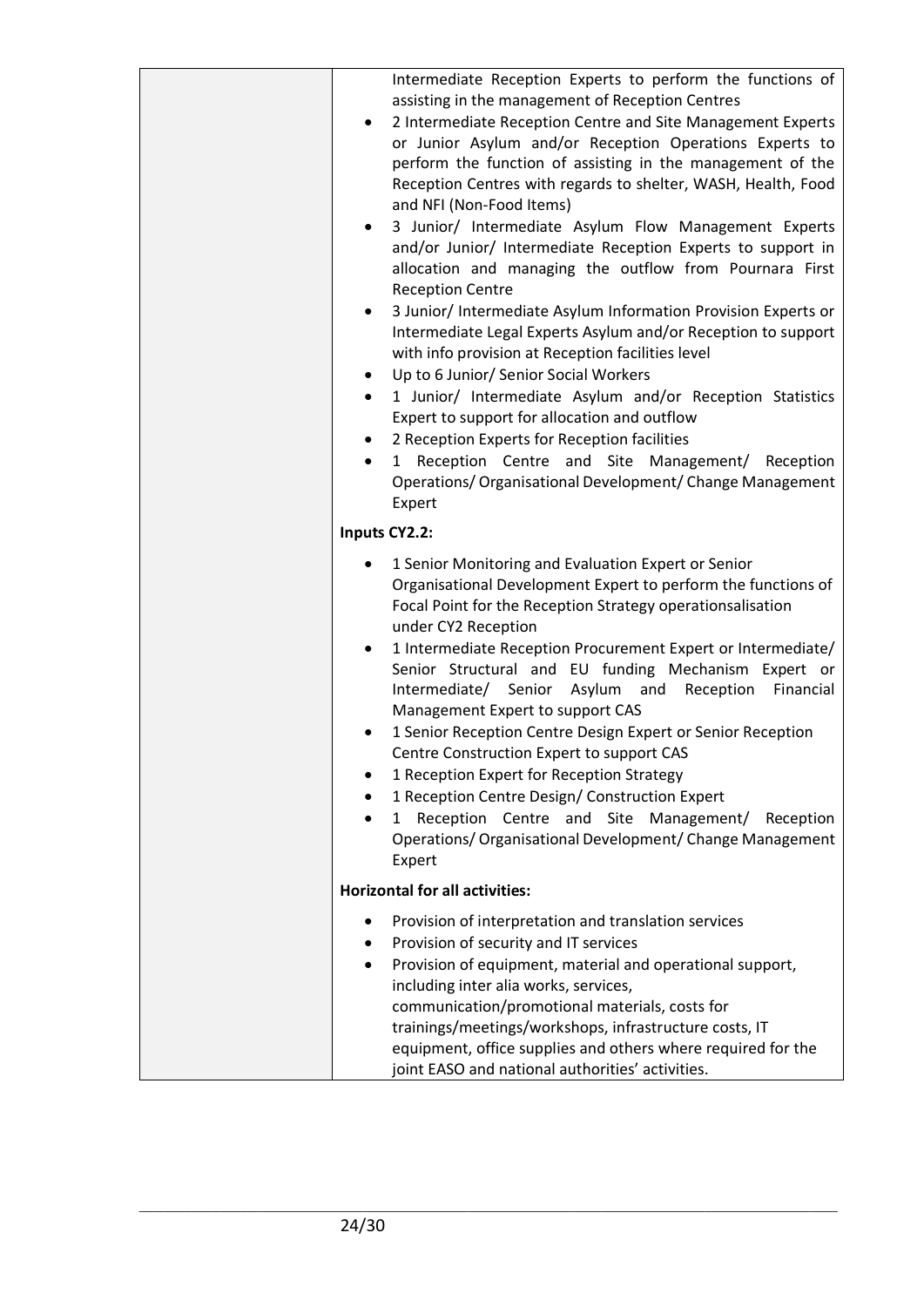## **Measure CY 3: Cross cutting support (applicants with special needs, quality, capacity building, digitalisation and transfer procedures)**

**Expected Outcome CY 3.1.:** By the end of 2024, harmonised procedural guarantees and workflow for applicants with special needs were enhanced and implemented throughout asylum and reception.

**Expected Outcome CY 3.2.:** By the end of 2024, quality assurance mechanisms throughout the asylum procedure were developed and implemented, and the capacity building needs of CY stakeholders were identified and addressed.

**Expected Outcome CY 3.3.:** By the end of 2024, the interoperable data management system for asylum and reception was enhanced.

**Expected Outcome CY 3.4**: Functional mechanism for cooperation/solidarity among EU MS and relocation exercises from Cyprus was implemented following a request.

| Responsible<br>Authority(ies)/Main<br><b>National Partner(s)</b> | Ministry of the Interior (MOI)<br>Ministry of Health (MOH)<br>• Cyprus Asylum Service (CAS)<br>• Aliens and Immigration Unit of the Police (AIU)<br>• Civil Registry and Migration Department (CRMD)<br>• Social Welfare Services (SWS)<br>• International Protection Administrative Court (IPAC)<br>Supreme Court                                                                                                                                                                                                                                                                                                                                                                                                                                                                                                |
|------------------------------------------------------------------|-------------------------------------------------------------------------------------------------------------------------------------------------------------------------------------------------------------------------------------------------------------------------------------------------------------------------------------------------------------------------------------------------------------------------------------------------------------------------------------------------------------------------------------------------------------------------------------------------------------------------------------------------------------------------------------------------------------------------------------------------------------------------------------------------------------------|
| <b>Operational</b><br><b>Preconditions</b>                       | Sufficient human resources available in the national authorities;<br>٠<br>Sufficient and adequate workstations for staff, including IT facilities;<br>$\bullet$<br>Access to necessary data and information;<br>٠<br>Sufficient absorption capacity of CY Authorities;<br>$\bullet$<br>Agreement on the implementation of standardised workflows and<br>$\bullet$<br>SOPs;<br>Data protection assessment by the national commissioner prior to<br>development and operationalization of IT tool (integrated asylum<br>and reception IT infrastructure);<br>The number of new arrivals remain steady and manageable.                                                                                                                                                                                               |
| <b>Outputs</b>                                                   | Output 1: Capacity of CY relevant authorities for the timely and quality<br>identification, assessment and referral of applicants with special needs,<br>including UAM, was enhanced and workflow standardised across the<br>asylum procedure.<br>Output 2: A quality framework and system for vulnerability assessment<br>and referral process was set up and implemented.<br>Output 3: Capacity building needs of Cypriot authorities had been<br>analysed and addressed.<br>Output 4: Quality assurance mechanisms were developed and<br>implemented across the asylum and reception procedure in EASO<br>Cyprus operations.<br>Output 5: Increased and enhanced capacity of the of Cypriot authorities<br>to identify and assess Dublin cases and process requests according to<br>the Dublin III Regulation. |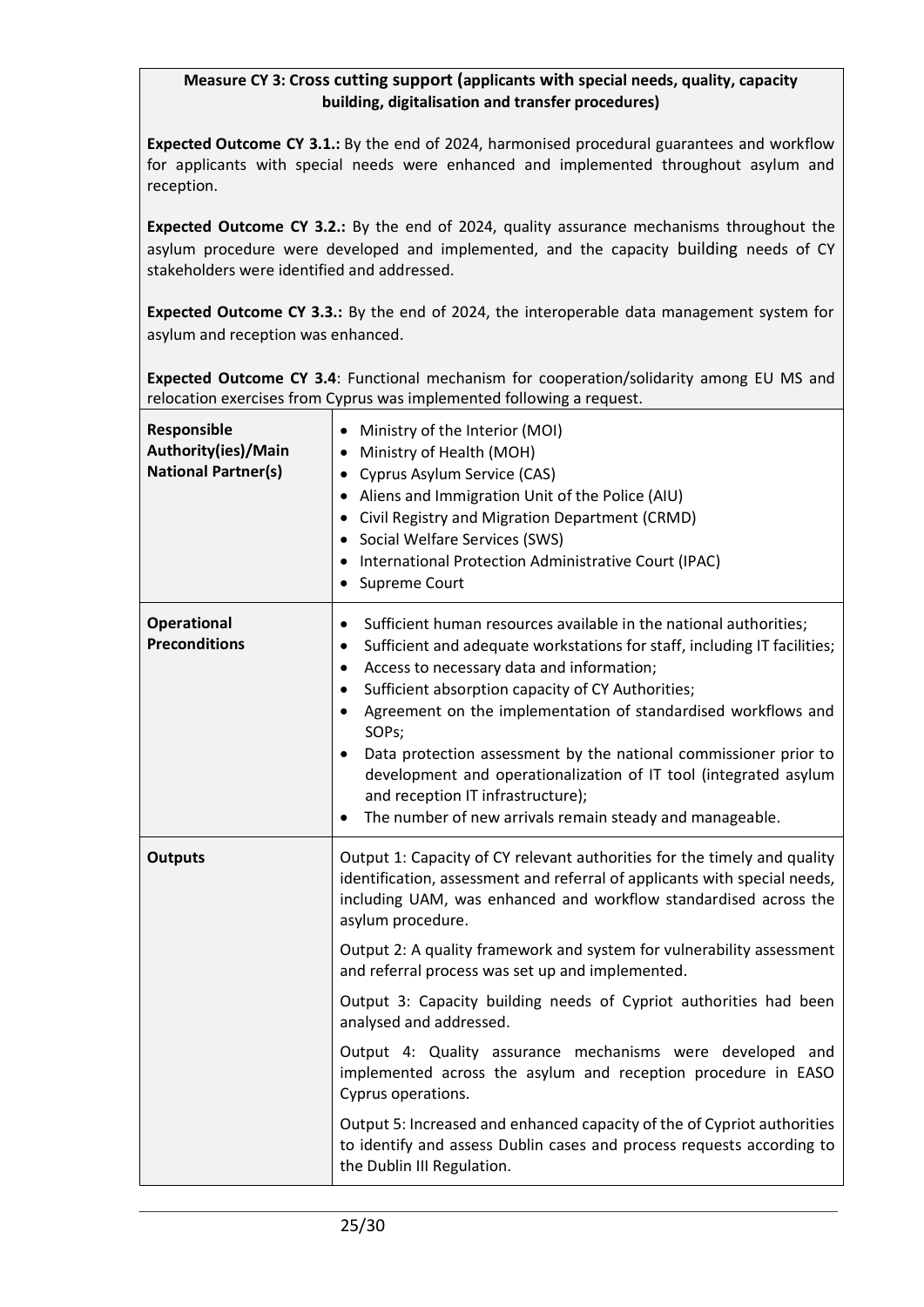|                | Output 6: Integrated asylum and reception IT infrastructure accessible<br>and operable by all relevant stakeholders, in full accordance with<br>applicable EU standards.                                                                                                                                                                                                                                                                                                                                                                                                                                                                                                                                                                                                                      |
|----------------|-----------------------------------------------------------------------------------------------------------------------------------------------------------------------------------------------------------------------------------------------------------------------------------------------------------------------------------------------------------------------------------------------------------------------------------------------------------------------------------------------------------------------------------------------------------------------------------------------------------------------------------------------------------------------------------------------------------------------------------------------------------------------------------------------|
|                | Output 7: Voluntary Relocation exercises, including the identification of<br>cases and matching, were supported.                                                                                                                                                                                                                                                                                                                                                                                                                                                                                                                                                                                                                                                                              |
| <b>Actions</b> | Expected Outcome CY 3.1.: By 2024, harmonised procedural<br>guarantees and workflow for applicants with special needs were<br>enhanced and implemented throughout asylum and reception.                                                                                                                                                                                                                                                                                                                                                                                                                                                                                                                                                                                                       |
|                | Current operations have identified that there is a lack of clear pathways<br>and structure to streamline vulnerability/special needs identification,<br>assessments and referrals among stakeholders and procedural steps.<br>Also, there is a limited capacity (e.g. HR, tools, workflows) to timely<br>identify and address vulnerabilities and special needs. EASO will support<br>the operationalisation of the Safe Zone in FRC Pournara and will support<br>in drafting and implementing standardised procedures and workflows<br>on vulnerability/special needs identification, assessment and referral, in<br>line with quality standards and legal framework. This will include also<br>support to unaccompanied minor identification, age-assessment and<br>take-charge procedures. |
|                | The EASO support on special needs for 2022-2024 will also include the<br>establishment of a permanent vulnerability working group among<br>relevant stakeholders and the development of quality framework and<br>quality monitoring tools and workflows. Finally, EASO assistance will<br>support the drafting and implementation of an overall identification and<br>take-charge procedure and workflows for persons with special needs.                                                                                                                                                                                                                                                                                                                                                     |
|                | Expected Outcome CY 3.2.: By 2024, quality assurance mechanisms<br>were developed and implemented, and the training needs of CY<br>stakeholders were identified and addressed.                                                                                                                                                                                                                                                                                                                                                                                                                                                                                                                                                                                                                |
|                | Mechanisms on quality across EASO's interventions will be prioritised in<br>the 2022-2024 period. Actions will comprise the development and<br>implementation of quality assurance systems for access to procedure,<br>first instance, second instance, vulnerability identification, assessment<br>and referrals, including development of guidance tools, checklist and<br>information leaflets to address gaps and needs identified. Also, EASO<br>will support the implementation of quality self-assessment related<br>activities in reception. Cypriot authorities will be engaged in EASO<br>supported capacity building activities.                                                                                                                                                   |
|                | 2022-2024 will include various capacity building activities focused on<br>Dublin procedures and transfers including the use of DubliNet and<br>Eurodac system. In reference to the Dublin procedure, EASO will support<br>quality and standardization, and further enhancing the identification<br>and assessment of Dublin cases. Specifically, EASO will support the<br>Dublin Unit in managing and processing Dublin requests and transfers.                                                                                                                                                                                                                                                                                                                                               |
|                | Training needs identification will be supported by EASO in 2022-2024. A<br>needs assessment on training needs will be conducted and activities and<br>on-the-job coaching will be organised involving Cypriot authorities.<br>Modules of the EASO Training Curriculum, workshops and ad hoc<br>thematic sessions can be organised to strengthen the capacity of                                                                                                                                                                                                                                                                                                                                                                                                                               |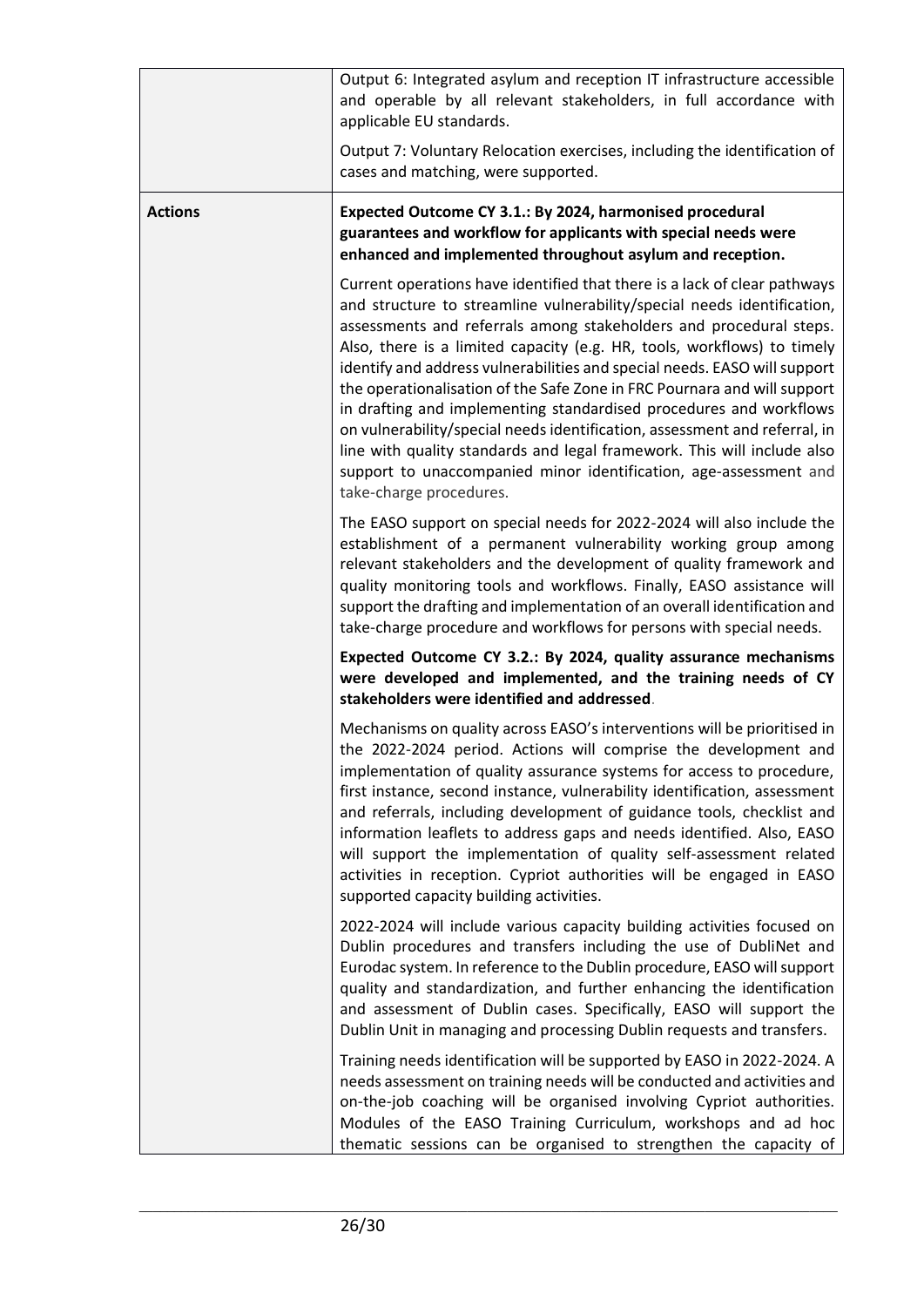|                      | relevant stakeholders. EASO activities will also support CAS to<br>strengthen their internal training structure.                                                                                                                                                                                                                                                                                                                                                                                                                                                                                                                                                                                                                                                                   |
|----------------------|------------------------------------------------------------------------------------------------------------------------------------------------------------------------------------------------------------------------------------------------------------------------------------------------------------------------------------------------------------------------------------------------------------------------------------------------------------------------------------------------------------------------------------------------------------------------------------------------------------------------------------------------------------------------------------------------------------------------------------------------------------------------------------|
|                      | Expected Outcome CY 3.3.: By the end of 2024, the interoperable<br>data management system for asylum and reception was<br>enhanced.                                                                                                                                                                                                                                                                                                                                                                                                                                                                                                                                                                                                                                                |
|                      | Supporting stakeholders in Cyprus to develop digitalised accessible<br>systems has been a significant component of EASO assistance thus far.<br>2022-2024 EASO support would be focused on enhancing the<br>interoperable data management systems for asylum and reception, in<br>line with data protection policies and standards. Assistance will include<br>support conducting comprehensive consultations with relevant<br>stakeholders assessing their needs and current capacities. Building on<br>existing tools and in complementarity with ongoing processes, a<br>business analysis for implementation would be supported by EASO.<br>Technical assistance should be provided where necessary and support<br>for the piloting of the management system will be supplied. |
|                      | <b>Expected</b><br>3.4:<br><b>Enhanced</b><br><b>Outcome</b><br><b>CY</b><br>cooperation<br>mechanism/solidarity among EU MS and relocation exercises from<br>Cyprus was implemented following a request.                                                                                                                                                                                                                                                                                                                                                                                                                                                                                                                                                                          |
|                      | In order to support Cyprus with outflow solutions, enhancing the<br>principle of solidarity among EU Member States, EASO, in close<br>collaboration with the Commission, will support Cyprus authorities in<br>implementing relocation exercises if requested and in case pledges are<br>offered to Cyprus from other Member States. EASO will also implement<br>tailored made capacity building activities and support the creation of<br>guidance and tools related to relocation for stakeholders. EASO will also<br>facilitate the exchange of information and best practices between<br>Member States: this will enhance their capacity to ensure info provision<br>and implementation of transfers.                                                                          |
| Inputs <sup>33</sup> | Deployment of asylum support teams                                                                                                                                                                                                                                                                                                                                                                                                                                                                                                                                                                                                                                                                                                                                                 |
|                      | Inputs CY3.1:                                                                                                                                                                                                                                                                                                                                                                                                                                                                                                                                                                                                                                                                                                                                                                      |
|                      | 1 Intermediate Vulnerability Expert to perform the functions of<br>Focal Point for Vulnerability in Asylum and in Reception<br>facilities under CY3 Special Needs, Quality, Capacity Building<br>and Digitalisation<br>Up to 2 Intermediate Vulnerability Experts (CAS/Pournara)<br>٠<br>Up to 5 Junior/ Intermediate Vulnerability Experts (CAS and<br>Pournara)<br>1 Intermediate Asylum Age Assessment Expert/ Intermediate<br>Reception Child Protection Expert (depending on expressed<br>needs and subsequent to the MSE deployment and<br>identification of needs)<br>1 Asylum Quality Assurance Expert<br>2 Vulnerability Experts                                                                                                                                          |
|                      | Inputs CY3.2:                                                                                                                                                                                                                                                                                                                                                                                                                                                                                                                                                                                                                                                                                                                                                                      |

\_\_\_\_\_\_\_\_\_\_\_\_\_\_\_\_\_\_\_\_\_\_\_\_\_\_\_\_\_\_\_\_\_\_\_\_\_\_\_\_\_\_\_\_\_\_\_\_\_\_\_\_\_\_\_\_\_\_\_\_\_\_\_\_\_\_\_\_\_\_\_\_\_\_\_\_\_\_\_\_\_\_\_\_\_\_\_\_\_\_\_\_\_\_\_\_\_\_\_\_  $33$  The agreed inputs are the resources to be deployed during the first year of the Plan implementation. These will be subject to at least annual revision or more regular revision and may be revised as necessary.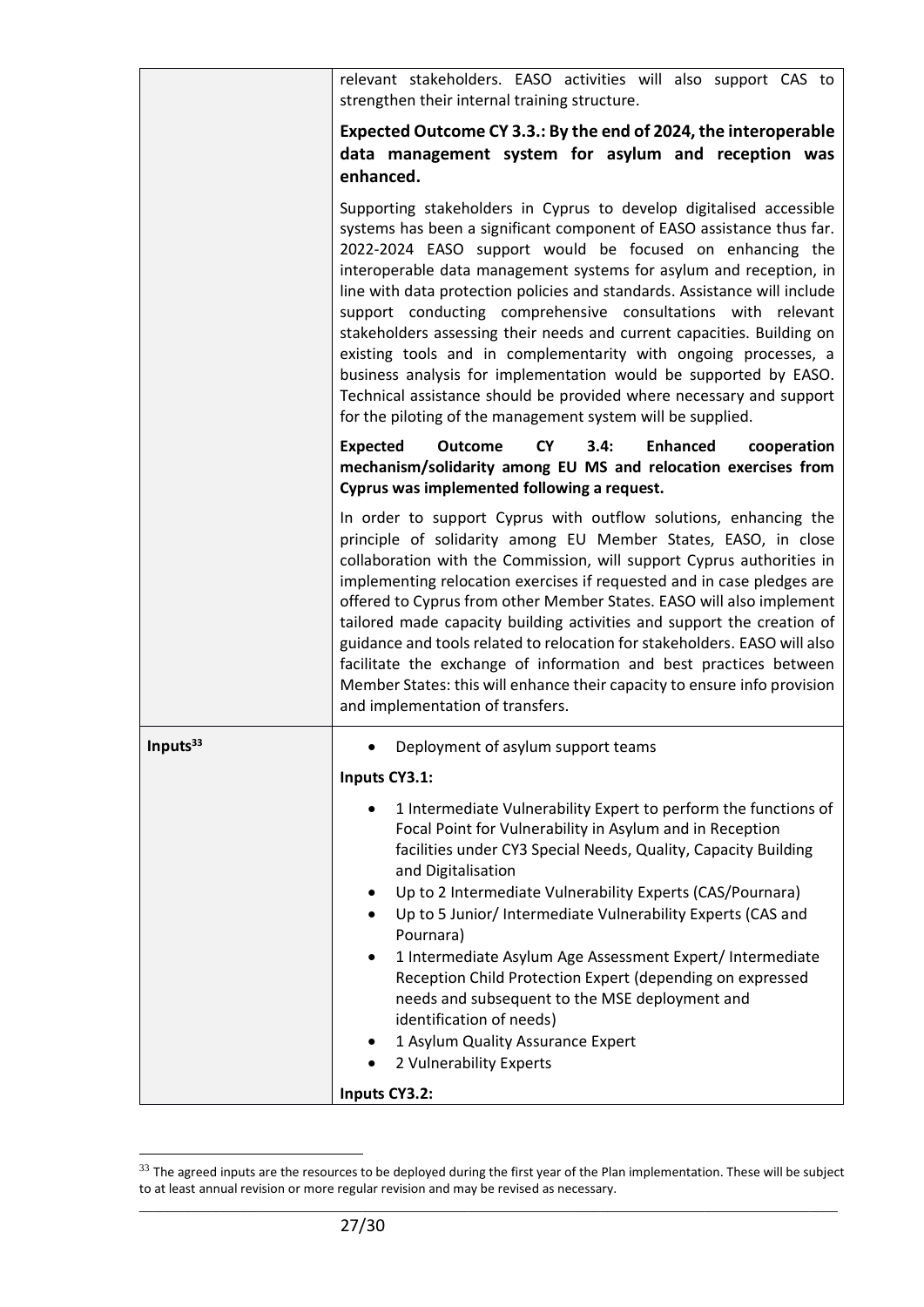|               | 1 Senior/ Intermediate Asylum Quality Assurance Expert to<br>٠<br>perform the function of Focal Point for Q&A under CY3 Quality,<br>Capacity building and Digitalisation<br>1 Intermediate Asylum Quality Assurance Experts as Focal<br>$\bullet$<br>Point for quality assurance activities development and<br>implementation<br>Up to 2 Intermediate Asylum Training Experts / Intermediate<br>$\bullet$<br><b>Reception Training Expert</b><br>2 Junior/ Intermediate Dublin Regulation Experts<br>٠<br>1 Junior Monitoring and Evaluation Expert<br>$\bullet$<br>Up to 3 Junior/ Intermediate Asylum and/or Reception<br>$\bullet$<br><b>Statistics Expert</b><br>1 Asylum Age Assessment Expert for age assessment process<br>$\bullet$<br>and UAMs identification drafting<br>1 Dublin Regulation Expert |  |
|---------------|---------------------------------------------------------------------------------------------------------------------------------------------------------------------------------------------------------------------------------------------------------------------------------------------------------------------------------------------------------------------------------------------------------------------------------------------------------------------------------------------------------------------------------------------------------------------------------------------------------------------------------------------------------------------------------------------------------------------------------------------------------------------------------------------------------------|--|
| Inputs CY3.3: |                                                                                                                                                                                                                                                                                                                                                                                                                                                                                                                                                                                                                                                                                                                                                                                                               |  |
|               | 1 Intermediate Reception Information System (Business<br>٠<br>Analysis) Expert<br>1 Intermediate Organisational Development Expert/<br>٠<br>Intermediate Change Management Expert<br>2 Intermediate/ Junior Deployment Experts<br>٠<br>Up to 6 Junior Asylum and/or Reception Operations Experts<br>$\bullet$<br>1 Asylum systems information management Expert<br>$\bullet$<br>1 Reception Information System (business Analysis) Expert<br>$\bullet$<br>Study visits/Exposure visits to relevant Member States<br>٠                                                                                                                                                                                                                                                                                         |  |
|               | Inputs CY3.4:                                                                                                                                                                                                                                                                                                                                                                                                                                                                                                                                                                                                                                                                                                                                                                                                 |  |
|               | 1 Intermediate Asylum Operations Expert (to be deployed in<br>٠<br>the event that a voluntary relocation exercise is implemented<br>in Cyprus)<br>1 Dublin Regulation/ Asylum Flow Management Expert                                                                                                                                                                                                                                                                                                                                                                                                                                                                                                                                                                                                          |  |
|               | <b>Horizontal for all activities:</b>                                                                                                                                                                                                                                                                                                                                                                                                                                                                                                                                                                                                                                                                                                                                                                         |  |
|               | Provision of translation and interpretation services<br>Provision of security and IT services<br>٠<br>Provision of equipment, material and operational support,<br>$\bullet$<br>including inter alia works, services,<br>communication/promotional materials, costs for<br>trainings/meetings/workshops, infrastructure costs, IT<br>equipment, office supplies and others where required for the<br>joint EASO and national authorities' activities.                                                                                                                                                                                                                                                                                                                                                         |  |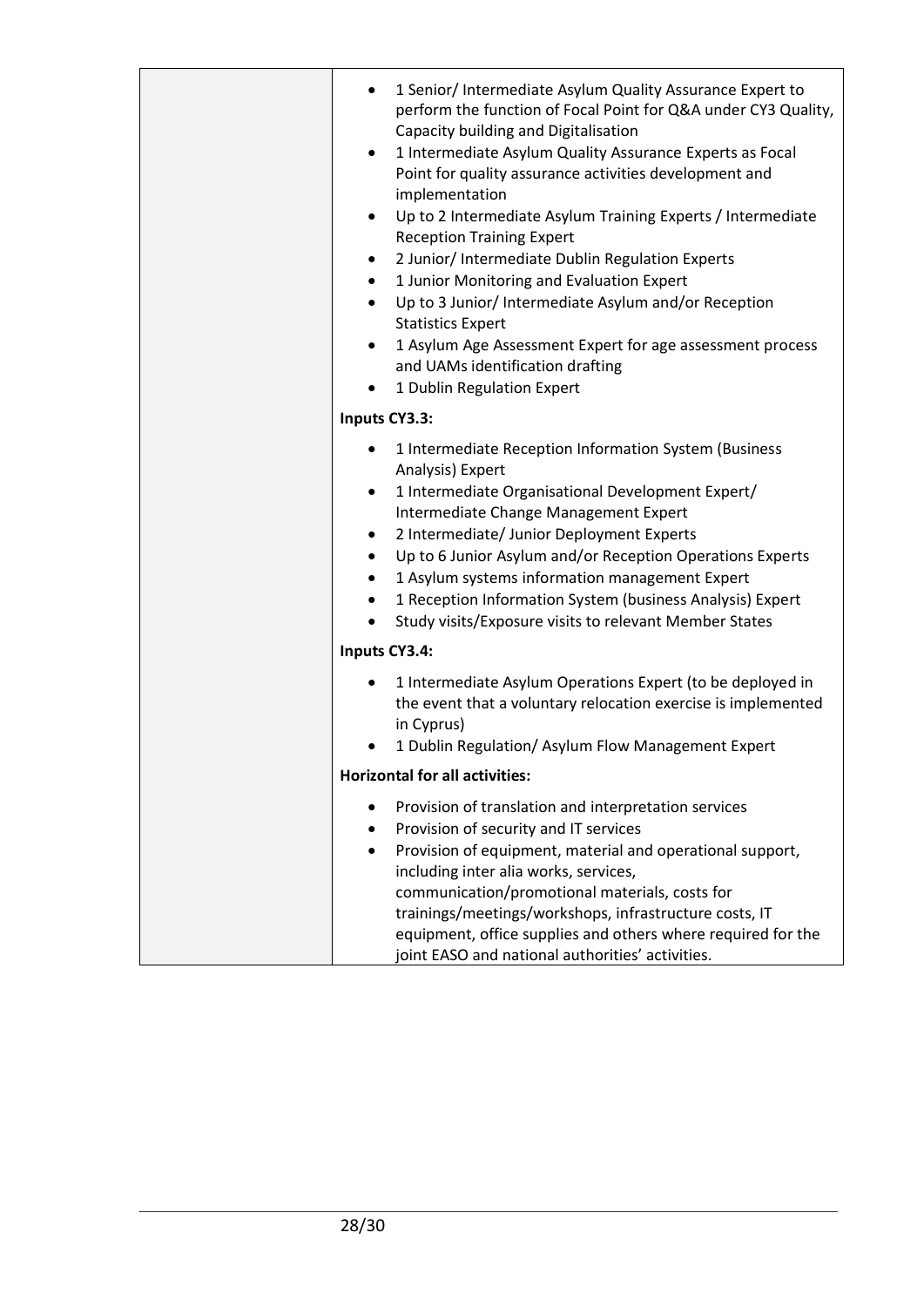# **[CONFIDENTIAL] Incident Report**

| Location:                    |  |
|------------------------------|--|
| Date:                        |  |
| Name of EASO staff:          |  |
| Name of responsible National |  |
| <b>Authority Authorised</b>  |  |
| <b>Representative:</b>       |  |

Date of incident:

Information on the incident: